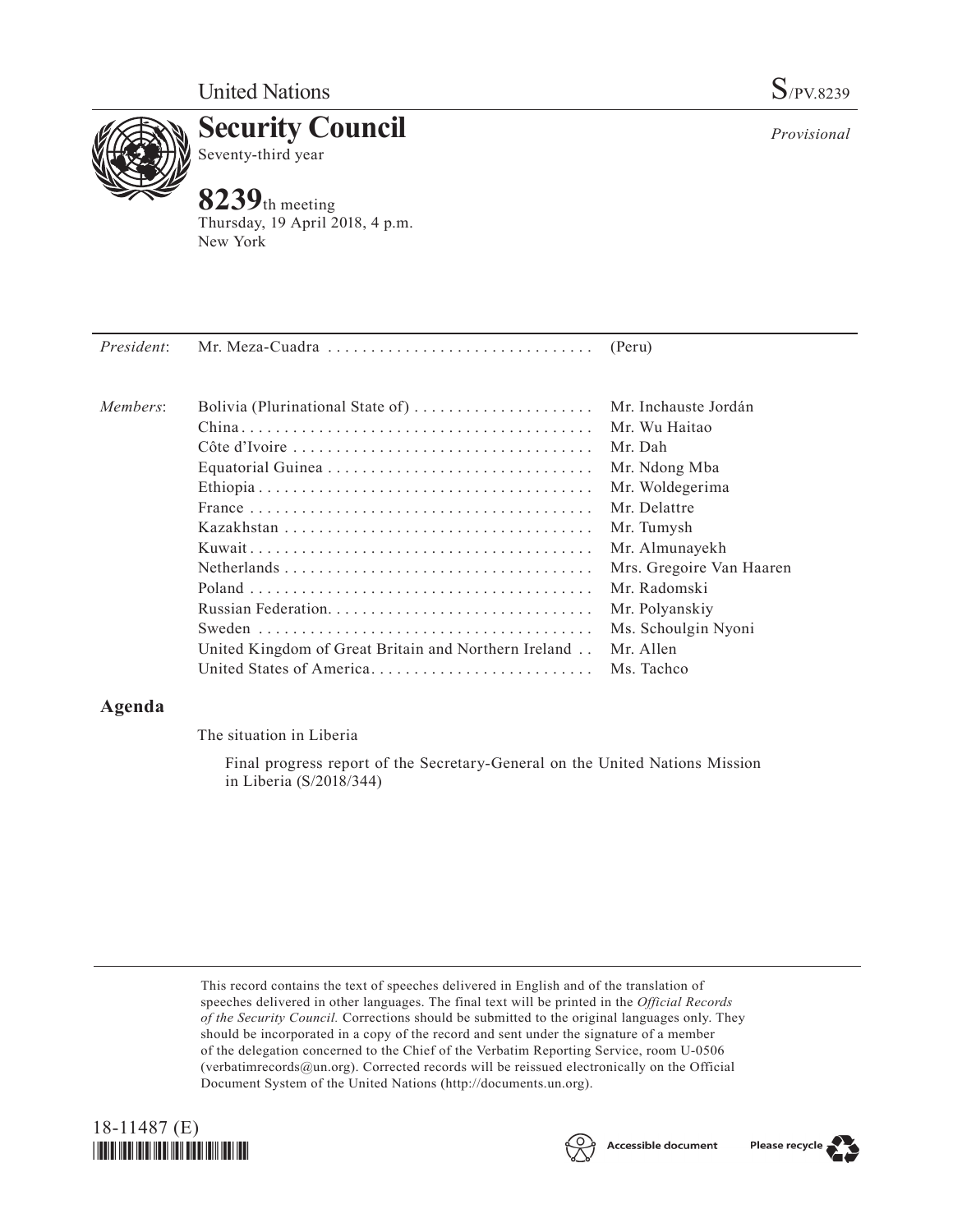*The meeting was called to order at 4.10 p.m.*

# **Adoption of the agenda**

*The agenda was adopted.*

### **The situation in Liberia**

# **Final progress report of the Secretary-General on the United Nations Mission in Liberia (S/2018/344)**

**The President** (*spoke in Spanish*): In accordance with rule 37 of the Council's provisional rules of procedure, I invite the representative of Liberia to participate in this meeting.

In accordance with rule 39 of the Council's provisional rules of procedure, I invite the following briefers to participate in this meeting: Mr. Alexander Zouev, Assistant Secretary-General for Rule of Law and Security Institutions in the Department of Peacekeeping Operations, and Mr. Chid Liberty, Chief Executive Officer of Liberty and Justice.

The Security Council will now begin its consideration of the item on its agenda.

I should like to draw the attention of the members of the Council to document S/2018/344, which contains the final progress report of the Secretary-General on the United Nations Mission in Liberia.

At this meeting, the Security Council will hear briefings by Mr. Zouev, Ambassador Irina Schoulgin Nyoni, Deputy Permanent Representative of Sweden, on behalf of the Chair of the Liberia configuration of the Peacebuilding Commission, and Mr. Liberty.

The Council has before it the text of a statement by the President on behalf of the Council on the subject of today's meeting. I thank the Council members for their valuable contributions to this statement.

In accordance with the understanding reached among the members of the Council, I shall take it that the members of the security Council agree to the statement, which will be issued as a document of the Security Council under the symbol S/PRST/2018/8.

I now give the floor to Mr. Zouev.

**Mr. Zouev** (*spoke in French*): First of all, I convey our most sincere condolences to the Ivorian delegation and to the Security Council on the tragic death of His Excellency Mr. Bernard Tanoh-Boutchoue, Permanent

Representative of Côte d'Ivoire to the United Nations. I think that I can speak on behalf of all of us in saying that we have lost a distinguished diplomat and an invaluable partner and colleague.

### (*spoke in English*)

Today marks a historic milestone for Liberia, a founding Member of the United Nations. For almost 25 years, the situation in Liberia was so concerning that it was constantly present on the Council's agenda, but the country has turned an important corner. On 30 March, our peacekeeping operation — the United Nations Mission in Liberia (UNMIL) — concluded after successfully achieving the mandate for which it was deployed by the Council almost 15 years ago.

It would be no exaggeration to characterize the Liberia of 2003 as a country in ruins, with a traumatized population and a predatory State. We may never know the full human cost of the more than 14 years of successive, brutal civil war, but we know that far too many citizens suffered from human rights violations, far too many families were displaced, and far too many citizens were victims of sexual violence. I myself witnessed the extent of the destruction — but also the opportunity for renewal — when I visited Monrovia in early 2004, while working on the delicate matter of disarmament, demobilization and reintegration of ex-combatants.

It is important to remember the past — the untold suffering wrought on the people of Liberia, the destabilization that the country's conflict brought to the entire region — in order to fully appreciate the long path to peace that Liberia has travelled since the Council adopted resolution 1509 (2003), authorizing the United Nations to take over peacekeeping responsibilities previously assumed by the Economic Community of West African States (ECOWAS).

The Council has before it the Secretary-General's final report on UNMIL dated 13 April (S/2018/344). As the report reflects major developments in Liberia through the conclusion of UNMIL's mandate, I would like to highlight just a few recent issues.

By-elections originally scheduled to be held in May to fill senatorial seats vacated by the President and Vice-President have been deferred due to a lack of agreement between the National Elections Commission and the Government regarding the budget for those elections, which will be held in two of Liberia's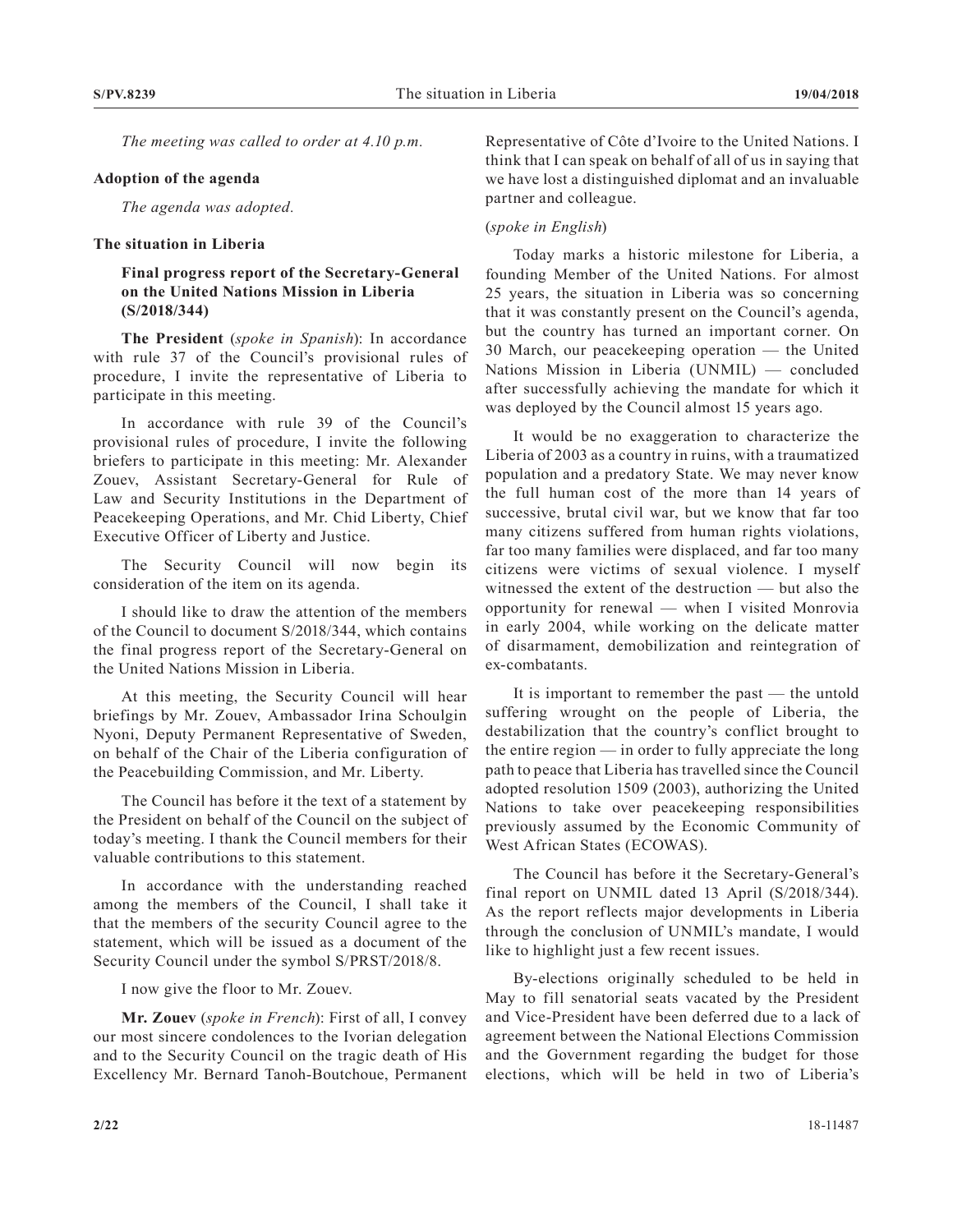most populous counties. National institutions have demonstrated on numerous occasions their ability to plan, organize and secure sensitive political events such as elections. However, at least for some time, the Government and its partners will continue to face the challenge of ensuring that national institutions receive the financial and other investments needed to sustain their continued development.

President Weah continues to consolidate his Government and is progressing in his efforts to pursue a pro-poor vision for the country. Among the specific deliverables promised is the development of Liberia's road network. The Government has signed a memorandum of understanding with a foreign private firm to obtain a loan of \$536 million to develop a road along Liberia's border with the Atlantic Ocean. Some have raised concerns about the agreement, given that the terms and conditions have yet to be fully disclosed, and could have long-term social and economic repercussions, as has been the case with many concession agreements.

Meanwhile, last week the Government launched its road map for achieving its pro-poor national development agenda. This approach seeks to situate the poor at the centre of public governance, including by seeking their input, so as to ensure that economic growth arising from development initiatives will benefit the most vulnerable. Going forward, it will remain essential that all partners remain closely engaged in efforts to finalize and implement the national development agenda, which will align with the Sustainable Development Goals.

Although it is a signatory to the Declaration of Table Mountain on press freedom, over the past week the Government has had to reiterate its full commitment to freedom of speech, as some in the media had expressed apprehension. The United Nations will continue efforts aimed at building mutual confidence between the media and Government.

The conclusion of UNMIL's mandate on 30 March, as determined by resolution 2333 (2016), was a remarkable demonstration of confidence that the country is moving steadfastly along the path of sustained peace. Now, with the people and Government of Liberia, lies the important work of continuing to build a nation — a unified, reconciled nation with an accountable Government committed to addressing corruption within its ranks; a nation where all citizens share the benefits of Liberia's abundant natural and

human resources; and a nation fully responsible for its own destiny, with institutions and a Government providing basic guarantees of security, protection and services to all its citizens.

Although UNMIL has completed its mandate, and will soon complete its liquidation, the United Nations remains in the country to support the people and the Government of Liberia.

# (*spoke in Spanish*)

I thank the Government of Peru for supporting important themes for the maintenance of peace as part of its duties as President of the Security Council this month. The legacy of UNMIL demonstrates the value of the maintenance of multidimensional peace and the capacity of the United Nations to support a country from conflict to peace. Working with the Government of Liberia and its people, UNMIL was able to prevent the recurrence of armed conflict through post-conflict peacebuilding and progress towards lasting peace and sustainable development.

# (*spoke in English*)

I wish to conclude by expressing our appreciation for the essential role played by the Council in restoring and consolidating peace to Liberia, including through the deployment of UNMIL; appreciation for the personnel of UNMIL — civilian and uniformed, women and men — who served with professionalism, dedication and a deep commitment to achieving its mandate; and appreciation for the countries that contributed troops and police to UNMIL. I remember with appreciation the service and sacrifice of the 202 United Nations peacekeepers who lost their lives in pursuit of peace in Liberia. I would like to express our appreciation for the United Nations agencies, funds and programmes, whose role in Liberia has been and will remain essential, and for the partners — bilateral, regional and international — whose contributions helped the United Nations to conclude the peacekeeping chapter in Liberia, and whose continued support for Liberia will help to cement our positive legacy.

## (*spoke in Russian*)

I also wish to express our appreciation for UNMIL's leadership. I would like to take a moment to recognize the presence in the Chamber of Mr. Farid Zarif, the last UNMIL Special Representative of the Secretary-General. His focus on preventive diplomacy was key in steering the mission through its final but still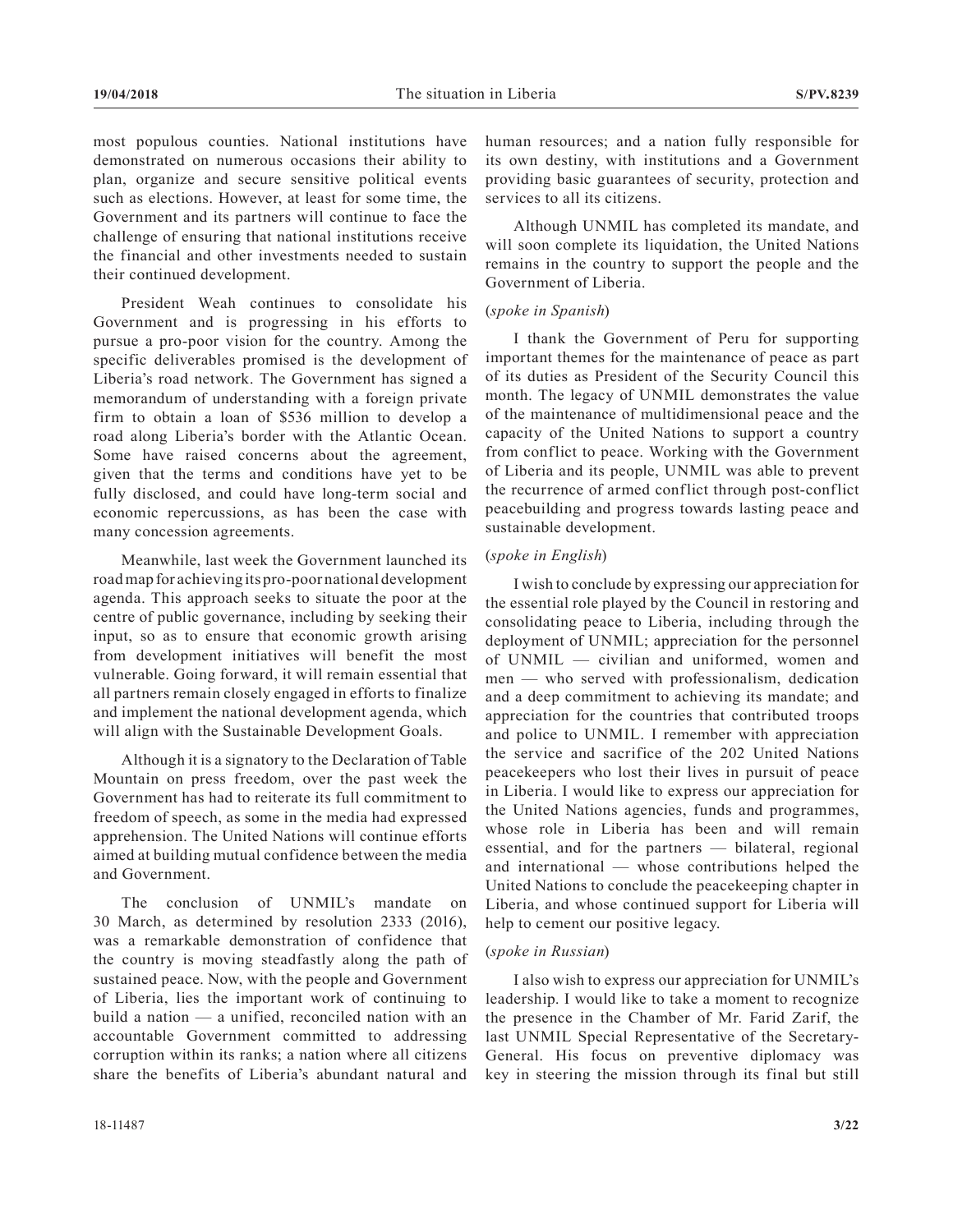critically important phase of mandate implementation. The presence today of Mr. Zarif and other former UNMIL personnel in their capacity as private citizens is a testament to the significance of our collective achievement that this session serves to underscore.

# (*spoke in English*)

Lastly, I wish to convey our profound appreciation and admiration for the people of Liberia, whose resilience was a decisive factor in turning the page on crisis and conflict, and whose determination will ensure that the hard-won peace is sustained. The United Nations will continue to accompany the people and the Government of Liberia in building a nation that remains at peace with itself and with its neighbours, free from the scourge of war, with the hard-won stability enduring for all of Liberia's future generations.

**The President** (*spoke in Spanish*): I thank Mr. Zouev for his informative briefing.

I now give the floor to Ambassador Schoulgin Nyoni.

**Ms. Schoulgin Nyoni** (Sweden): I would like to thank you, Mr. President, for the invitation to brief the Security Council on behalf of the Peacebuilding Commission (PBC). This is, indeed, an historic moment — the final Security Council meeting on Liberia and the United Nations Mission in Liberia (UNMIL).

The Security Council has accompanied Liberia through the painful years of civil war, through the challenging years of peacebuilding that followed, through the trying times of the Ebola pandemic and now, finally, transition. With successive mandates to observer missions and peacekeeping operations, sanctions regimes, panels of experts, resolutions and statements, this organ has remained committed to a peaceful Liberia.

On 27 May 2010, at the request of the Liberian Government, Liberia was placed on the agenda of the Peacebuilding Commission. Since then, the PBC has engaged in building peace in Liberia. As Chair of the country configuration, Ambassador Skoog visited Liberia from 21 to 25 March. He did so in order to engage with the new Government and a wide range of stakeholders. His aim was to identify peacebuilding priorities beyond the peacekeeping presence and to discuss the future engagement of the PBC in Liberia.

The Commission played a key role in supporting the work of the Government and UNMIL in the development of the peacebuilding plan requested in resolution 2333 (2016). The statement of mutual commitments on peacebuilding in Liberia between the Government and the Peacebuilding Commission has been a key mechanism of the PBC's engagement with Liberia. The peacebuilding priority areas identified in the most recent statement of mutual commitments are security sector development, strengthening the rule of law, promoting national reconciliation, and peaceful and inclusive elections in 2017. That statement, as well as the peacebuilding plan, will now form part of the basis for the new Government's national development plan.

Over the almost 15 years of its successful mission, United Nations peacekeeping in Liberia through UNMIL has been at the forefront of efforts to lay the critical foundation for peace in Liberia. It has disarmed more than 100,000 combatants and protected millions of civilians, assisted in rebuilding the police, justice and security institutions, facilitated the provision of humanitarian aid, and supported the development of national capacity to promote and protect human rights. UNMIL's mission did not come without a cost. We should never forget the 202 peacekeepers who lost their lives in the service of peace during the nearly 15 years that the Mission was deployed in Liberia.

UNMIL has benefited from a series of excellent Special Representatives of the Secretary-General. The PBC Chair would like to commend in particular Special Representative Farid Zarif, Deputy Special Representative for Rule of Law Waldemar Vrey and Deputy Special Representative/Resident Coordinator Yacoub El Hillo. Their engagement and strong commitment has been crucial to bringing the Mission to a successful conclusion in partnership with the Government of Liberia.

After today, Liberia will no longer be on the Security Council agenda and the United Nations peacekeeping mission will have ended its operations. However, the PBC and the United Nations are still very much involved in supporting Liberia in this new chapter. With regard to the transition from UNMIL to a United Nations presence, the Commission has consistently recommended the continuation of the good offices role and political accompaniment of the United Nations, as well as the provision of the expertise needed for political analysis and the implementation of the peacebuilding plan following the closure of UNMIL.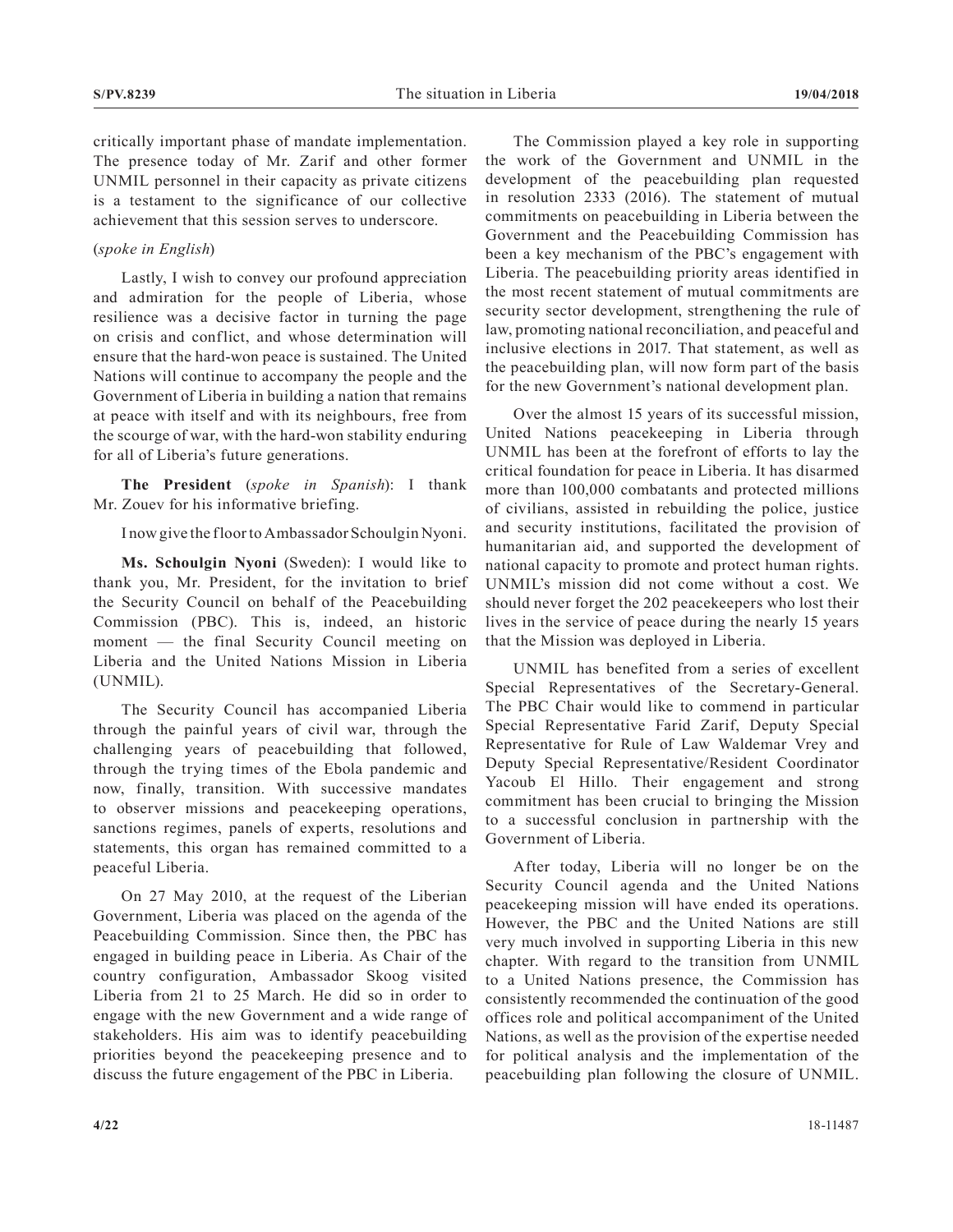The good offices of the Special Representative of the Secretary-General, the mediation efforts of President Obasanjo and other efforts by the European Union, the African Union, the Economic Community of West African States and the broader international community were crucial in the recent election. It is strongly recommended that the good offices function be preserved during a period of heightened risk of tension in Liberia's ongoing transition.

Delivering on the promise of sustainable development is essential to building resilience, successfully completing the transitions and reducing the risk of violent conflict or a return to conflict. Allow me to briefly outline some of the key challenges where support from the international community will be needed as we move forward.

We cannot ignore the fact that several of the root causes of the conflict in Liberia remain. Addressing decentralization and land issues, as well as ensuring greater access to justice and increased capacity in the security and justice sectors, will be crucial for the continued consolidation of peace. They must be addressed in the new Government's national development plan. The need to strengthen the rule of law and reconciliation is crucial. In addition, legislation on violence against women is also still outstanding.

It remains imperative for the PBC to continue to push for renewed and sustained political leadership of the key structural reforms, as set out in phase I of the peacebuilding plan. Moving forward, such reforms will help to address some of the root causes of conflict in Liberia. Greater integration of the United Nations sustaining peace efforts is critical in that regard. That includes ensuring that sustaining peace in solidly reflected in the United Nations Development Assistance Framework and that all parts of the United Nations system on the ground support the national development plan in an effective and coordinated way. The PBC has an important role to play in encouraging such support and in working with all parts of the United Nations system to make sure that it happens.

It is clear that concrete progress with regard to the reforms will also be dependent on economic growth and financial capabilities. The difficult economic situation has a continued negative impact on the population. However, the Government is clear that it has the necessary political will and energy. To illustrate that, the President has decreased his salary by 25 per cent.

When President Weah met Ambassador Skoog, he assured him that Liberia had an enthusiastic and energetic new Government that was committed to ensuring the best future for the people of Liberia. However, the President stressed that the new Government would need the continued support of the international community. He stressed the importance of partnerships in that regard. The PBC will continue to work closely with the World Bank and other international financial institutions in that regard. It will also encourage greater private sector engagement. The Liberia multi-partner trust fund, with predictable funding from international partners, in combination with the Peacebuilding Fund's catalytic support, has the potential to be an effective mechanism to enable the continued implementation of the country's peacebuilding priorities.

To conclude, the Peacebuilding Commission will continue its political accompaniment and support continued international attention. The Peacebuilding Commission will work alongside the Resident Coordinator and the United Nations country team to support the Government's work towards sustainable development through the development of Liberia's national development plan. The Peacebuilding Commission will also discuss a framework of engagement as an option to ensure mutual accountability between the Government, the United Nations and the Peacebuilding Commission, including for the important outstanding priorities of the Liberia peacebuilding plan.

**The President** (*spoke in Spanish*): I thank Ambassador Schoulgin Nyoni for her informative briefing.

I now give the floor to Mr. Liberty.

**Mr. Liberty**: Before I begin, I would like to thank you, Mr. President, for inviting me to brief the Security Council today on my experience in Liberia. As a Liberian-American, it is also among the highest honours of my life to have the opportunity to address the representatives of the Permanent Mission of Liberia to the United Nations and, of course, the entire Council.

My name is Chid Liberty. I am an entrepreneur. My family came to the United States when I was only five years old to seek refuge from the deteriorating political situation in Liberia. By the time I had reached my teenage years, Liberia was in the middle of a full-blown civil war. The war in Liberia was brutal, characterized particularly by the use of child soldiers and conflictrelated sexual violence. However, I am here to report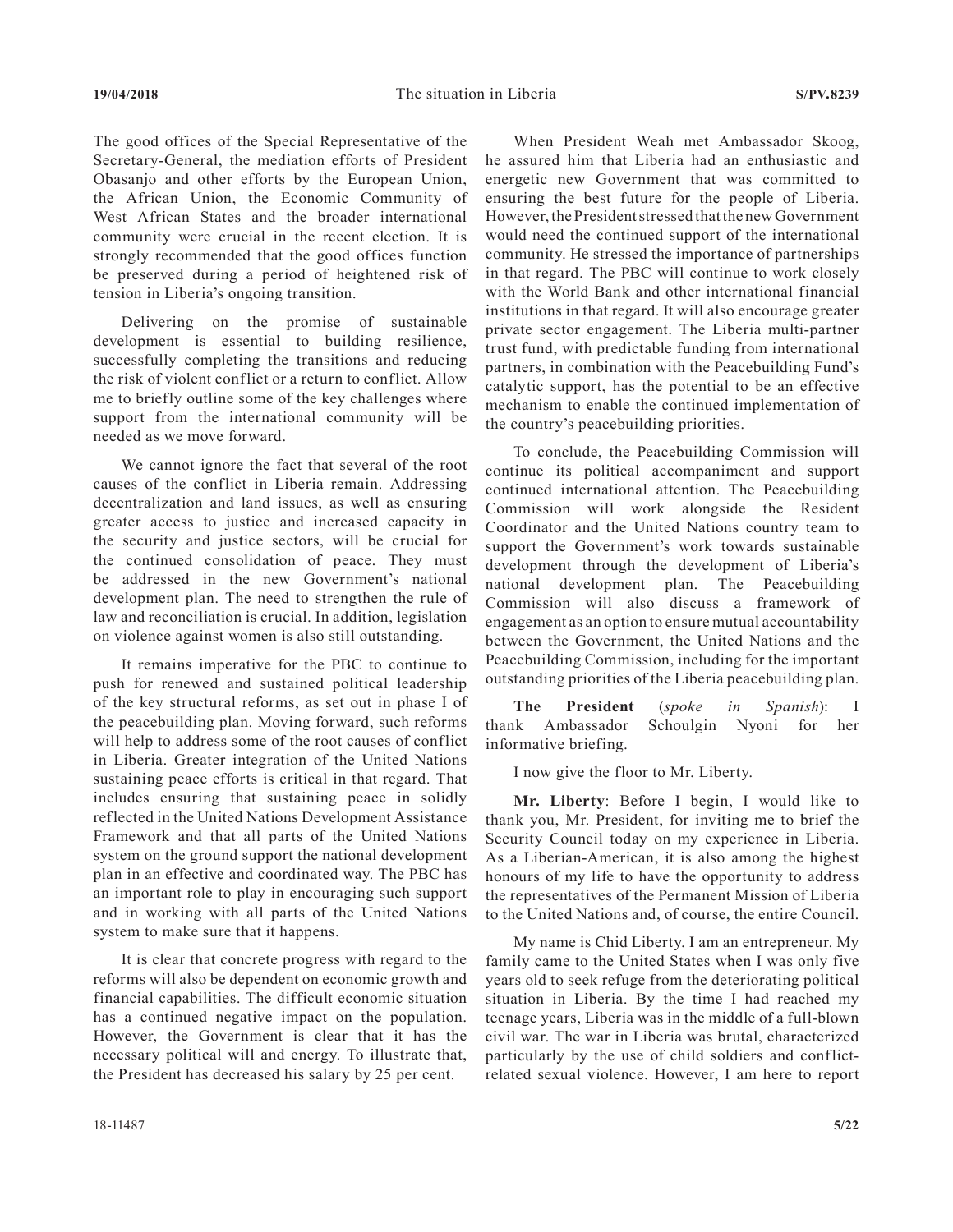that today, through the social and political organizing of civil society groups, such as Leymah Gbowee's Women of Liberia Mass Action for Peace, through the regional intervention of our friends in the Economic Community of West African States, with the help of bold political home-produced leaders, such as Ellen Johnson Sirleaf, and through the actions of this body, Liberia is truly a peaceful country once again.

In January, Liberia completed its first transition from one democratically elected Government to another such Government in 71 years. Our election was not perfect, but it was a testament to the Liberian people's commitment to our stable peace. Through months of challenges and investigating irregularities, all sides remained committed to a fair election and a peaceful transition.

Liberia's peace is about more than just our physical safety. As for many here, as a young man in the United States, Liberia became synonymous with those photos of young boys dressed in ripped army fatigues, carrying semi-automatic weapons. I therefore cannot express the feeling in my heart when, on my way to work in Monrovia on gorgeous mornings, I see children dressed head to toe in school uniforms. The only marching that our children are doing is into the classroom and onto the playground. Despite our low school enrolment rates, Liberians are more committed than ever to educating our next generation. My business, Liberty & Justice, makes and distributes free school uniforms to children who cannot afford them. Research of the Massachusetts Institute of Technology shows that when school uniforms are donated, attendance increases by up to 62 per cent and test scores improve. Out of every three young girls who receives a donated school uniform, two will delay their first pregnancy. We pay for the unforms through the sales of our brand, UNIFORM, which is sold predominantly here in the United States through a partnership with Bloomingdale's.

Our peace is not just for kids. When I first got back to Liberia in 2009, we had a poverty rate of approximately 80 per cent and a formal unemployment rate of 80 per cent. That really drove the decision of myself and my partners to start a factory to provide formal jobs for women, particularly those who were internally displaced or vulnerable to chronic formal unemployment. Women are left out of the formal economy, especially in such major industries in Liberia as mining, rubber and logging. With the help of United States impact investors, we established the first fair

trade factory in Liberia and begin shipping orders for American brands and, eventually, our own brand uniform. I wish to note that the security guards at our factory are all former child soldiers who now protect the very women they used to victimize.

Today, Liberia's per capita gross domestic product has almost recovered to its pre-war levels despite major setbacks from the Ebola outbreak and a drastic slide in commodity prices. However, this is not about statistics. It is about real people. I am inspired to share the story of one of our workers. Jenna came to the factory in 2010 without enough money to even afford a matching pair of slippers. During the war, her first husband abandoned her with a few of her children and moved to Sierra Leone, leaving Jenna and her children as refugees in their own country. They lived in one of the camps for internally displaced persons on the outskirts of Monrovia. One day, Jenna's women's group told her that there was a factory offering jobs and that she did not need to know how to read or write. Fortunately for us, Jenna came. Although she could not fill out any paperwork, it turns out she has an incredibly rare talent — operating a sewing machine. She quickly became and still is the number one sewing machine operator in our factory. Over the past eight years, she has learned to read and write through programmes sponsored by the factory. Today Jenna is employed, literate, remarried, foodsecure, healthy and happy, and has all her children in school.

I am here mostly to give thanks. We know that the commitments, financial and otherwise, were not easy to make when this organ unanimously adopted resolution 1503 (2003). I am also here to report that United Nations investments were not made in vain. The United Nations Mission in Liberia officially ended its functions in March, and I can say that Liberia is truly a post-conflict success story. Mission accomplished. However, I would be remiss in letting the mission end here.

As we look to the future, Liberia now more than ever needs to strengthen our private sector. We have a young population that needs to be educated, employed and engaged in the democratic process. I hope we can all agree that to continue the spirit of the Mission means we all need to find ways to invest in Liberia's youth. We need foreign investment in young entrepreneurs that will create Liberia's jobs of the future, build our domestic tax base, and support our civil society. Many people think investing in Liberia is still too risky; however, having seen Liberia lose a generation first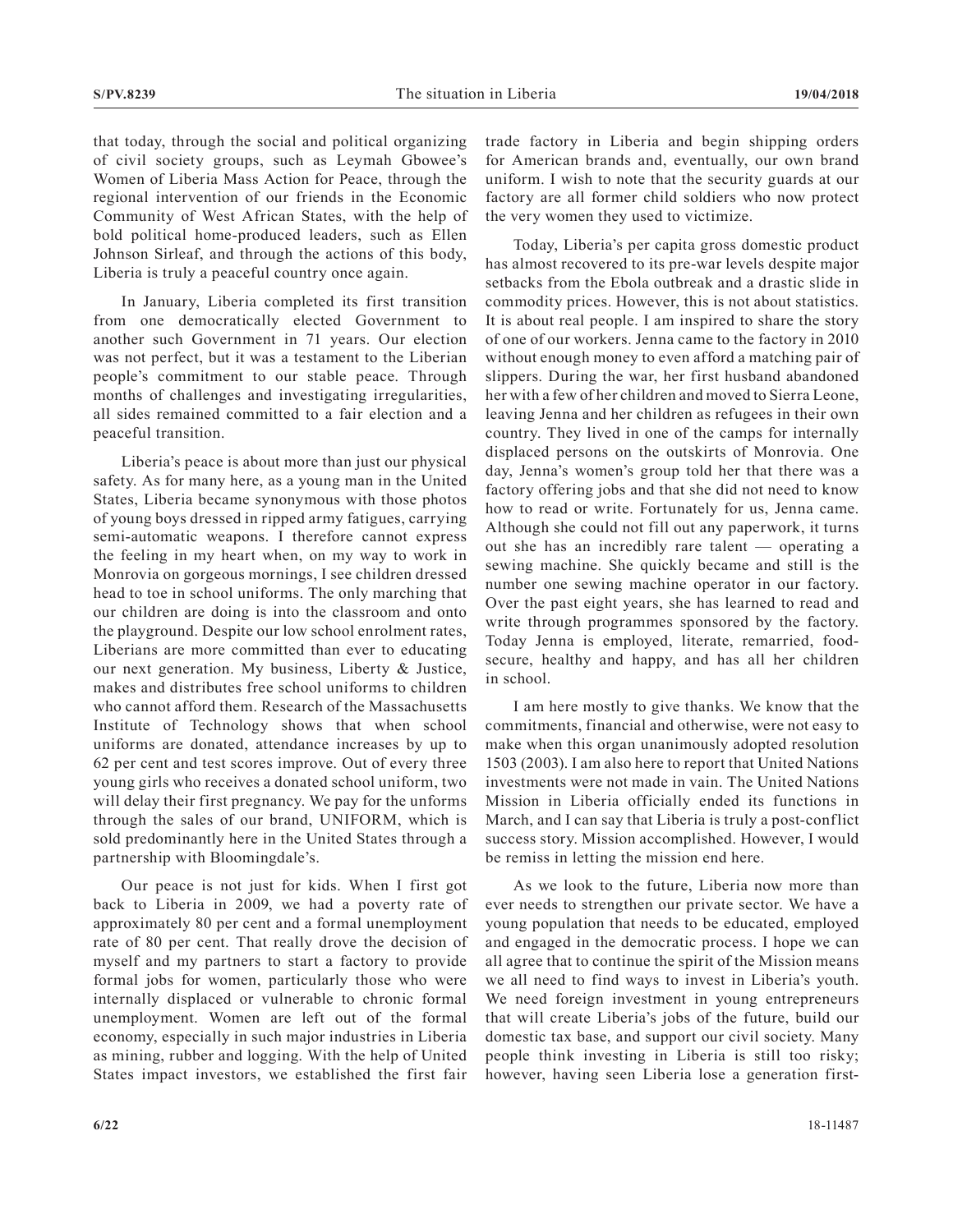hand, I know that the risk of investing in Liberia is nowhere near as risky as not investing in Liberia.

I thank the Council for the honour of addressing it today.

**The President** (*spoke in Spanish*): I thank Mr. Liberty for his informative briefing.

I now give the floor to those Council members who wish to make statements.

**Ms. Tachco** (United States of America): I should like to thank the Assistant Secretary-General for Rule of Law and Security Institutions, Mr. Zouev, as well as Ambassador Schoulgin Nyoni of Sweden, for their remarks today. I would especially like to welcome Mr. Liberty to the Council today and to thank him for his briefing and for telling us about his very inspiring work on the ground in Liberia.

Today we reflect on the history of a more than 14-year-long peacekeeping mission that made an invaluable contribution to peace and security in a country racked by years of civil war, chaos and hopelessness. In the 14 years before the arrival of the United Nations Mission in Liberia (UNMIL) in 2003, Liberians endured a horrific civil war that killed up to a quarter million men, women and children, and left half of Liberia's population displaced. Throughout the fighting, human rights violations and abuses, including torture, rape, sexual slavery, summary executions and the unlawful use of and recruitment of child soldiers were prevalent.

A comprehensive peace agreement finally brought the calm that allowed for the arrival of UNMIL. UNMIL has played an indelible role in Liberia's return from devastation through the application by the Special Representative of the Secretary-General of good offices, the reporting of its political and human rights units, the mentorship of its police units to their Liberian counterparts, its capacity-building of Liberia's courts, and at times its very physical presence. UNMIL has made a difference. It helped Liberia navigate the challenging days that come with any overwhelming transition.

Last month, a Mission that had more than 15,000 military personnel at its height saw the last of its military, police and civilian numbers depart. The United States commends the personnel and leaders of UNMIL for their service and sacrifice in establishing peace and security, and remembers those who lost their lives in its pursuit. UNMIL's personnel should

never forget that their presence really changed lives. The Council's action has had tangible impact as well, and as penholder the United States thanks past and present Council colleagues for their collaboration and commitment to Liberia over all these years.

At UNMIL's 30 March closure, we were able to look back and see that it was able to achieve so much. Many of its achievements reflect the success that is possible when certain factors are in place. One year ago, Ambassador Haley outlined a set of peacekeeping principles as a pathway to more efficient operations and successful outcomes. For UNMIL, many of the conditions outlined in those principles were in fact in place, and we believe they played a significant role in the Mission's success and its eventual ability to close.

First, UNMIL enjoyed strong relations in collaboration with the host country Government. From its earliest support to elections to its recent collaboration on the peacebuilding plan for Liberia, the Mission and the Government were real partners working towards a common goal — peace and security for Liberians. Secondly, UNMIL's mandate was realistic and achievable. It was called on to support political solutions, help the country recover from total devastation, build the capacity of its core institutions, and consolidate democracy through elections and the democratic transfer of power. The conduct of elections is a challenging enterprise no matter where they happen, and UNMIL worked with the Government and regional and international partners to contribute to their successful execution. During the contentious challenge in 2017, the Mission engaged stakeholders to ensure they employed legal channels. After the challenges had run their course and elections resumed, we understood just how far Liberia and its institutions had come.

The United States also commends the leadership of UNMIL's last Special Representative, Mr. Farid Zarif, and mission personnel who worked arduously in preparation for the conduct of elections. We commend the leadership of Presidents Johnson Sirleaf and Weah and the candidates in the elections for finding a resolution that put the people of Liberia first and that brought about the first democratic transition of power in over 70 years.

Finally, we want to address the issue of reconciliation and human rights. In any post-conflict setting, the complex challenges of reconciliation and healing can linger. However, despite the passage of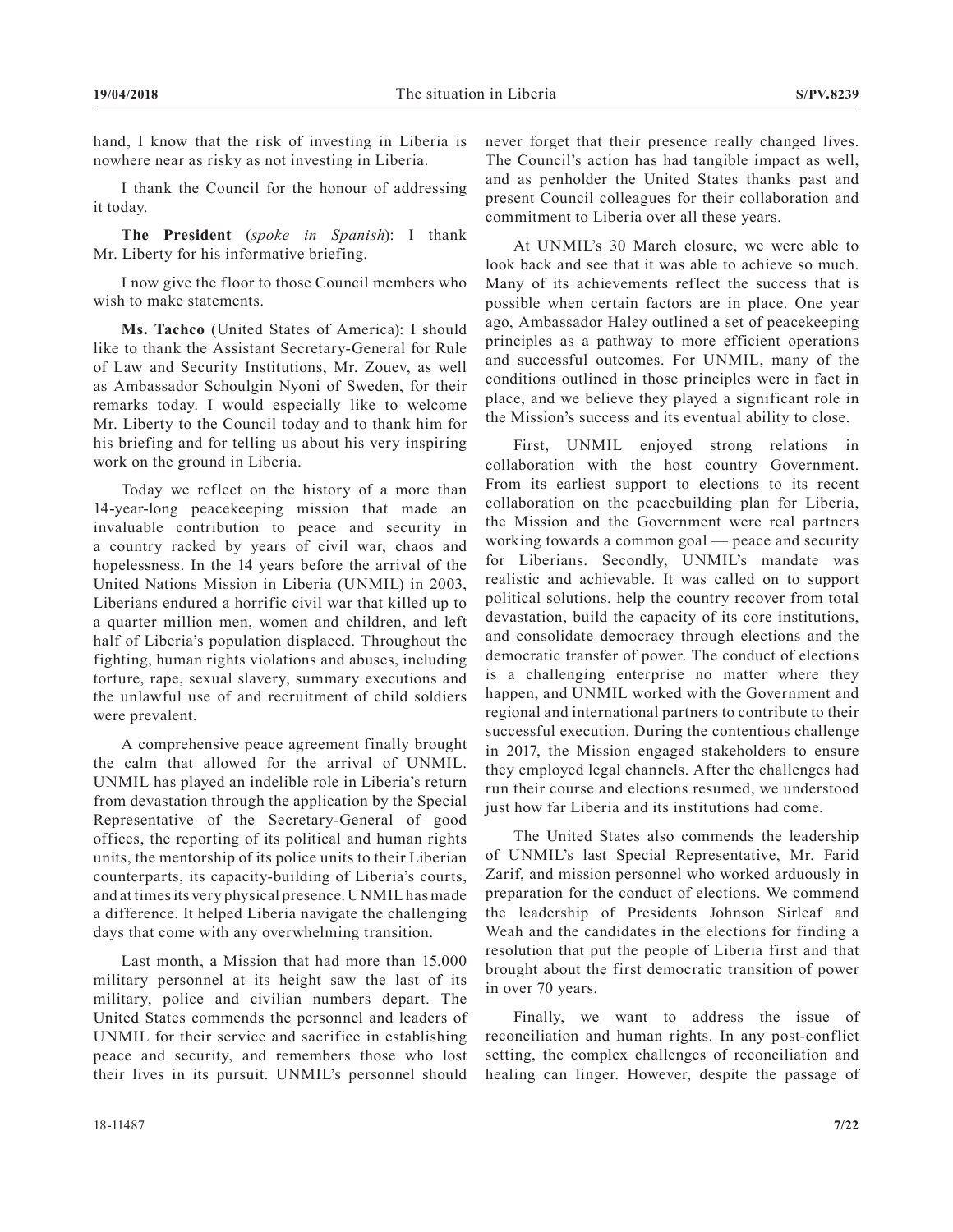time and positive momentum, addressing them remains critical. As former South African President Nelson Mandela once said, "true reconciliation does not consist in merely forgetting the past". In that spirit, we strongly commend the national reconciliation conference led by the Liberian Government last month. We applaud President Weah's call for inclusiveness and dialogue so that all in Liberia feel that they have been heard and included in the work to reconcile the past and forge a common Liberian national identity.

We also applaud the revised Strategic Road Map for National Healing, Peacebuilding and Reconciliation and the 12 agreed thematic areas of national reconciliation. We hope for immediate progress in the reconciliation objectives of the peacebuilding plan and realization of the Truth and Reconciliation Commission's recommendations, along with the legislator's longoverdue passage of the land rights and local Government bills. We encourage the continued development of Liberia's Independent National Commission on Human Rights and its collaboration with civil society to further embed respect for human rights as a cornerstone of Liberian society. Moreover, we commend the agreement between the Government and the Office of the United Nations High Commissioner for Human Rights (OHCHR) in the establishment of the OHCHR country office on 2 April.

The closure of the Mission sees the United Nations and Liberia beginning a different period in a different form. To prepare for this eventuality, in UNMIL's final mandate we asked the Mission and the Secretariat to develop a peacebuilding plan for Liberia, which they did in close consultation with the Government and civil society. We again thank all of those who put in the long hours and great effort to produce the plan in a remarkable 90 days, and we also thank all Member States, some represented here, that have made significant contributions towards the success of that plan. We encourage all of Liberia's partners to stand beside the Government as it seeks to unleash the potential of the country and its people.

In conclusion, UNMIL demonstrated what is possible when peacekeeping missions enjoy the full backing of the host country, support political solutions, have achievable mandates and put forth clear exit strategies. At this historic moment for Liberia, as the baton is passed from peacekeeping to further peacebuilding, we again commend UNMIL's significant achievements and applaud the contributions of its

personnel and the sacrifices made by its peacekeepers. With the Mission's closure, we send our encouragement to the members of the United Nations country team and its Resident Coordinator as they adjust to a new and different phase of effort. But most of all, we salute the Liberian people and their resilience.

**Mr. Polyanskiy** (Russian Federation) (*spoke in Russian*): We thank Assistant Secretary-General Alexander Zouev for presenting the final progress report of the Secretary-General on the United Nations Mission in Liberia (UNMIL) (S/2018/344). We also thank Ms. Schoulgin Nyoni, who spoke on behalf of the Chair of the Liberian country configuration of the Peacebuilding Commission (PBC), for the plans announced for the PBC's future participation in the country's development programmes. We also listened with interest to the statement by Mr. Chid Liberty, a representative of Liberian civil society.

The Russian Federation greatly appreciates UNMIL's efforts to stabilize the situation in Liberia, of which a recent example has been the measures undertaken by the Mission to assist in preparing and conducting presidential and parliamentary elections. The success of those events has helped to reinforce State institutions in the country and led to a general improvement in the situation. It is important that the Liberian people have managed to settle their election-related differences in a peaceful manner, harnessing their existing legal mechanisms through the Supreme Court.

Needless to say, today we should also remember those who have sacrificed their lives in peacekeeping missions in order to make it possible for us to consider this Mission closed. We want to warmly thank all of those who have contributed over the years to the success of a mission that becomes part of history today. In that regard, we want to particularly commend the good offices of Special Representative Farid Zarif. The United Nations presence has made a notable contribution to maintaining calm in the country during the post-election period.

We are satisfied with the security situation in Liberia. On the whole, it appears that the authorities are coping with the functions that were transferred to them from the United Nations peacekeepers in July 2016.

The democratic transfer of power that took place at the beginning of 2018 has made a considerable contribution to State-building. However, Monrovia is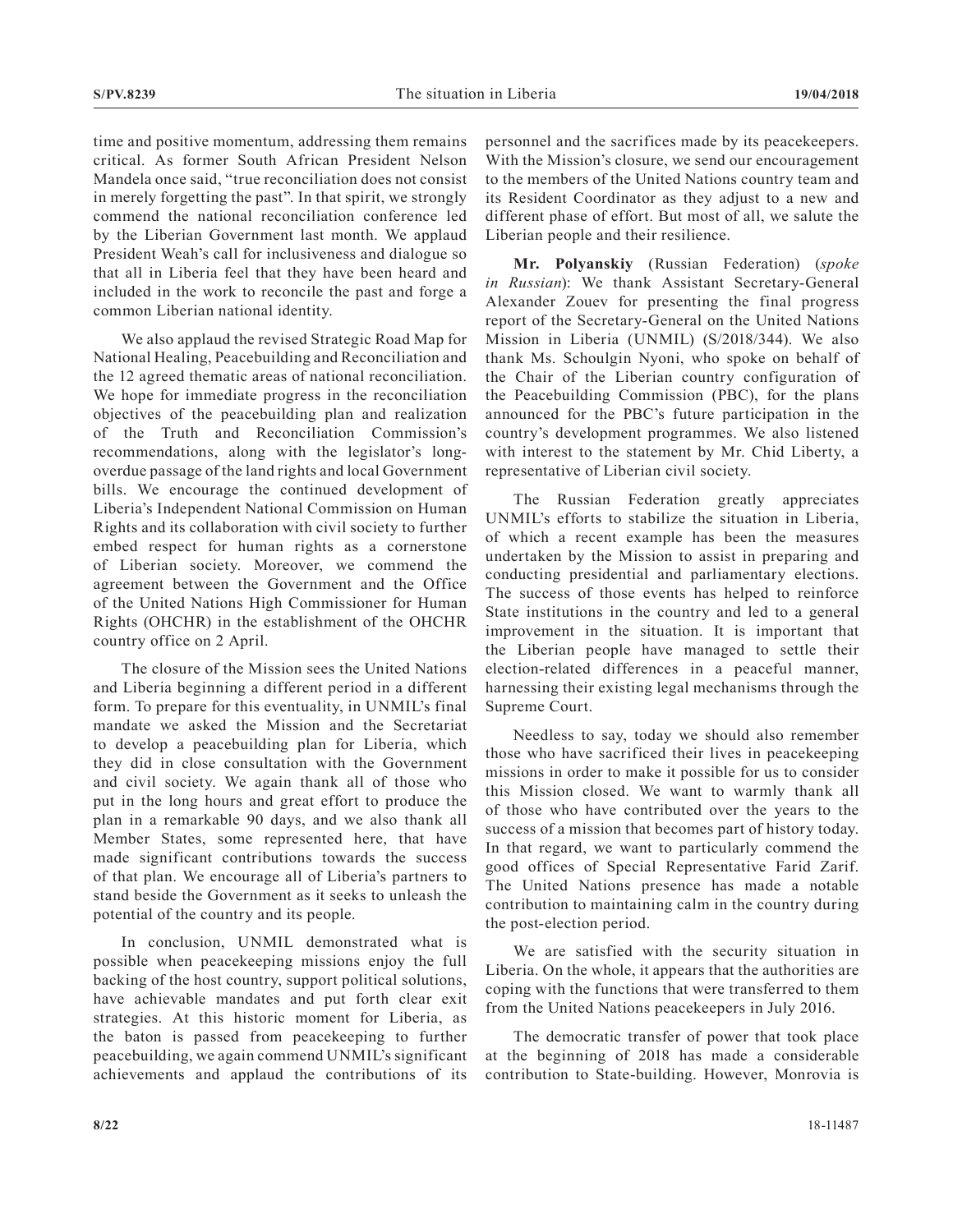still facing the challenge of ensuring the establishment of State institutions throughout the country. Until then, it is difficult to see how the authorities will be able to implement the provisions of the peacebuilding plan. Furthermore, Liberians are showing insufficient momentum in reforming law-enforcement bodies and the justice sector, which are crucial to the State's ability to maintain the necessary level of security. The new president of Liberia has major tasks ahead with regard to settling inter-ethnic and inter-communal conflict, resolving land and territorial disputes, and, crucially, restoring trust in the criminal justice system. It will also be important to pay serious attention to finding solutions to the underlying causes that led to the initial outbreak of the conflict, especially issues linked to land use.

We believe it is essential for Liberia to establish effective cooperation with countries in the region, particularly Côte d'Ivoire, in order to maintain stability in the border areas. These issues are becoming increasingly urgent in the light of the growing terrorist threats in the region. We also want to emphasize the importance of encouraging the process of returning Ivorian refugees to their homes.

We were pleased to note that the national healthcare system has taken the lessons from the fight against Ebola on board. However, the epidemic prevention mechanisms must not be allowed to atrophy.

We hope that Monrovia will continue to work to strengthen its State foundations, maintain peace and stability and achieve consistent socioeconomic development.

**Mr. Radomski** (Poland): I would like to thank Assistant Secretary-General Alexander Zouev and Ambassador Irina Schoulgin Nyoni for their very informative briefings. I also thank Mr. Chid Liberty for his valuable remarks on the essential role of civil society in Liberia.

We meet today at a significant moment for the Government and the people of Liberia. The United Nations Mission in Liberia (UNMIL) completed its mandate on 30 March after almost 15 years of service. Fifteen years ago, Liberia was a completely failed State. Half of the population was forcibly displaced. Many citizens were victims of human rights violations. Despite that very low starting point, Liberia has gone through a remarkable journey of transformation, with the assistance of UNMIL. It is currently on the edge

The inauguration of President George Weah was a milestone on the path of the post-conflict transformation of the oldest republic in Africa. Poland congratulates the people of Liberia and their political leaders on the progress they have made in restoring peace and on their persistent resolve to remain peaceful throughout the electoral process. We also commend the National Elections Commission and the Supreme Court, which ensured the credibility of that process.

We welcome the essential role played by civil society in restoring peace in Liberia. Religious and traditional leaders, representatives of women's and young people's groups, as well as election observer groups and the media, have made significant contributions to maintaining a transparent and peaceful electoral process.

Liberia is still facing many challenges, including a dire economic situation, limited progress in addressing the root causes of conflict, and structural inequalities. It will be important to enhance accountable governance and build the democratic foundations of the nation. We therefore welcome the leadership shown by President Weah and his commitment to fighting corruption, promoting good governance and taking national reconciliation forward, as well as advancing constitutional reform and decentralization. We also appreciate the Liberian authorities' efforts to give priority to the Sustainable Development Goals in the country's national development plan, which will help to sustain peace and lay a foundation for sustainable and inclusive development.

Despite the closure of the peacekeeping operation, the United Nations should remain closely engaged in supporting Liberia in its efforts to meet its challenges to sustaining peace and achieving sustainable development. It is our obligation to preserve UNMIL's gains and achievements and support dialogue on the challenges the country still faces.

Finally, we would like to express our appreciation to UNMIL for restoring and sustaining peace in Liberia. We thank Special Representative Farid Zarif for his excellent leadership. We also thank his predecessors who contributed to the achievement of UNMIL's mandate. And we pay tribute to the 202 United Nations peacekeepers who paid the ultimate price in the pursuit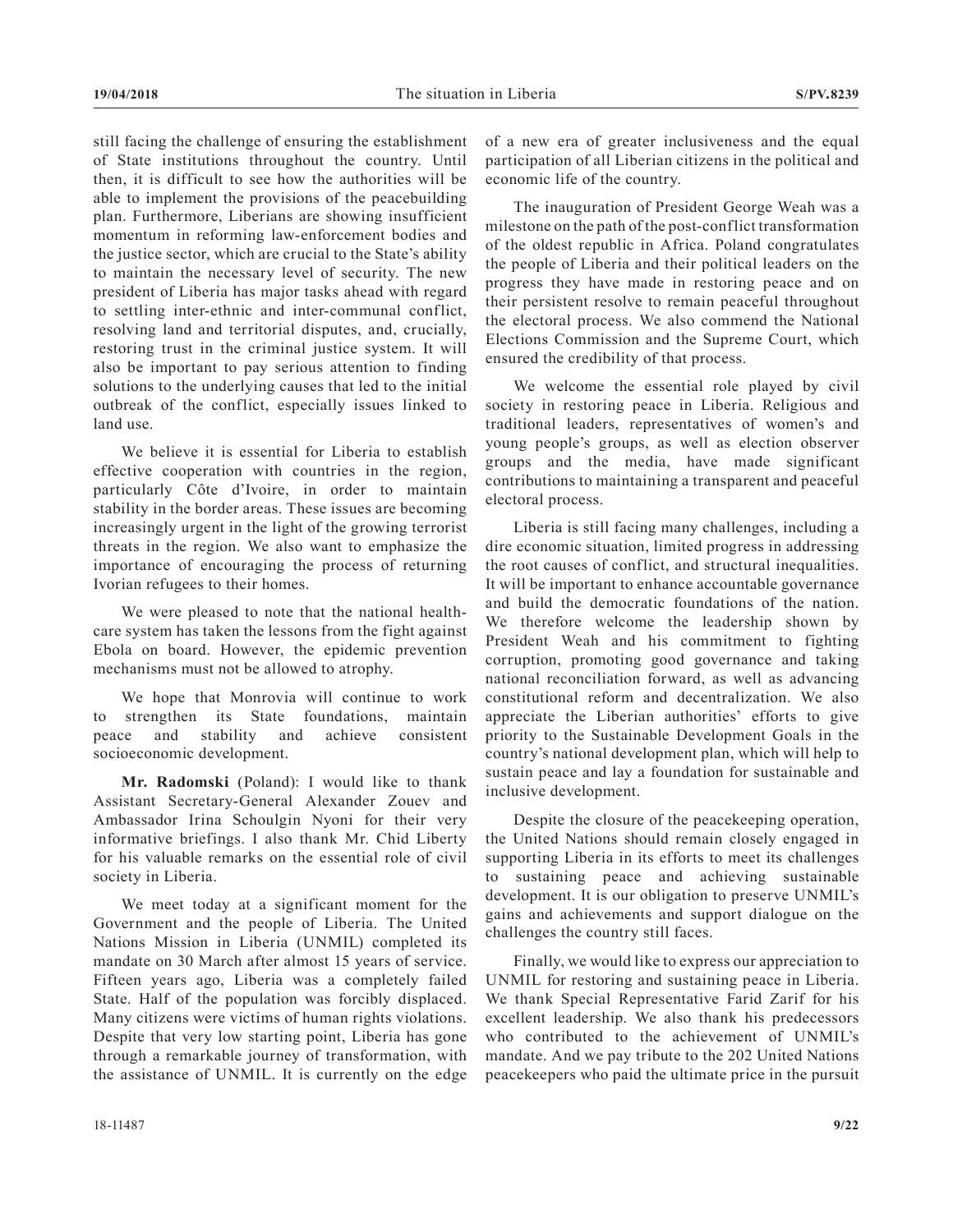of peace in Liberia. As we can see today, their sacrifice was not in vain but has brought back hope and peace to the people of Liberia.

**Mr. Dah** (Côte d'Ivoire) (*spoke in French*): My delegation thanks Mr. Alexander Zouev, Assistant Secretary-General for Rule of Law and Security Institutions, and Ms. Irina Schoulgin Nyoni, speaking on behalf of the Chair of the Liberian configuration of the Peacebuilding Commission, for their briefings. My delegation would also like to thank Mr. Farid Zarif, the Special Representative of the Secretary-General, for his tireless efforts to bring stability to Liberia as Head of the United Nations Mission in Liberia (UNMIL).

The briefing bringing us together today is especially important to my delegation, marking as it does the symbolic closure of a third peacekeeping operation in West Africa, after those of the United Nations Mission in Sierra Leone and the United Nations Operation in Côte d'Ivoire. That reflects the effectiveness of our shared Organization and its resolute focus on its primary purpose of maintaining peace and security around the world.

The closure of the United Nations Mission in Liberia marks a defining moment in that country's history, but also for the United Nations in its strategic and pragmatic approach to peacekeeping operations around the world. The lessons learned from UNMIL's experience will unquestionably enable us to strengthen the effectiveness of our structures and mechanisms dedicated to preserving international peace and security.

Côte d'Ivoire would like to take this opportunity to salute the memory of the 202 peacekeepers who lost their lives in the service of peace during the 15 years of the deployment of the United Nations Mission in Liberia. Liberia has achieved reconciliation and enjoys excellent relations with neighbouring countries, including Côte d'Ivoire, as President George Weah's recent trip to Abidjan on 4 and 5 April demonstrates.

I would also like to take this opportunity to acknowledge the essential contribution of the Liberian political stakeholders, who decided to place their national interests above all other considerations during a critical period in their country's history. My thanks also go to the United Nations and to all the bilateral and multilateral partners whose multifaceted contributions have enabled Liberia to restore peace and stability. Along with the rest of the Council, my delegation welcomes Liberia's evolving sociopolitical

development, as manifested in the recent holding of open, transparent and peaceful elections and an exemplary political transition that shows Liberia to be a country that has definitively chosen a path of peace and democracy.

Many challenges remain, but we believe firmly that the commitment and political will of the new Liberian authorities will enable Liberia to begin again on solid ground. In that regard, we note the Government's determination to combat corruption, promote good governance and advance the national reconciliation process. However, it will need the support of the international community if it is to strengthen the credibility and legitimacy of its governmental institutions. As the Secretary-General has called for, international efforts must therefore continue so that Liberia's partners can support the Government's efforts to sustain peace and strengthen the investments that have already been made towards the country's lasting stabilization. Liberia's fresh start must be based on a sound footing so that it can make resolute progress towards development in the interests of its people.

The final departure of a United Nations peacekeeping operation is a milestone and marks the host country's break from a long, painful but instructive interlude towards a transition to sustainable development and stability. Building on the results achieved with a view to sustaining peace and stability will continue to be essential in order to prevent any backsliding. It is therefore incumbent on the United Nations country team, along with the Government of Liberia and regional and subregional organizations, to work together towards that goal.

For its part, Côte d'Ivoire reiterates its readiness to share its experiences with its neighbour with a view to helping it to regain peace and stability once and for all, within the framework of a dynamic bilateral partnership between the two States.

**Mr. Woldegerima** (Ethiopia): We thank Mr. Alexander Zouev, Assistant Secretary-General for Rule of Law and Security Institutions, for his briefing. We also appreciate Sweden's efforts in its role as Chair of the Liberia configuration of the Peacebuilding Commission, and we thank Ambassador Irina Schoulgin Nyoni for her briefing, including on the Chair's recent visit to the country. We were also pleased to hear the views of Mr. Liberty.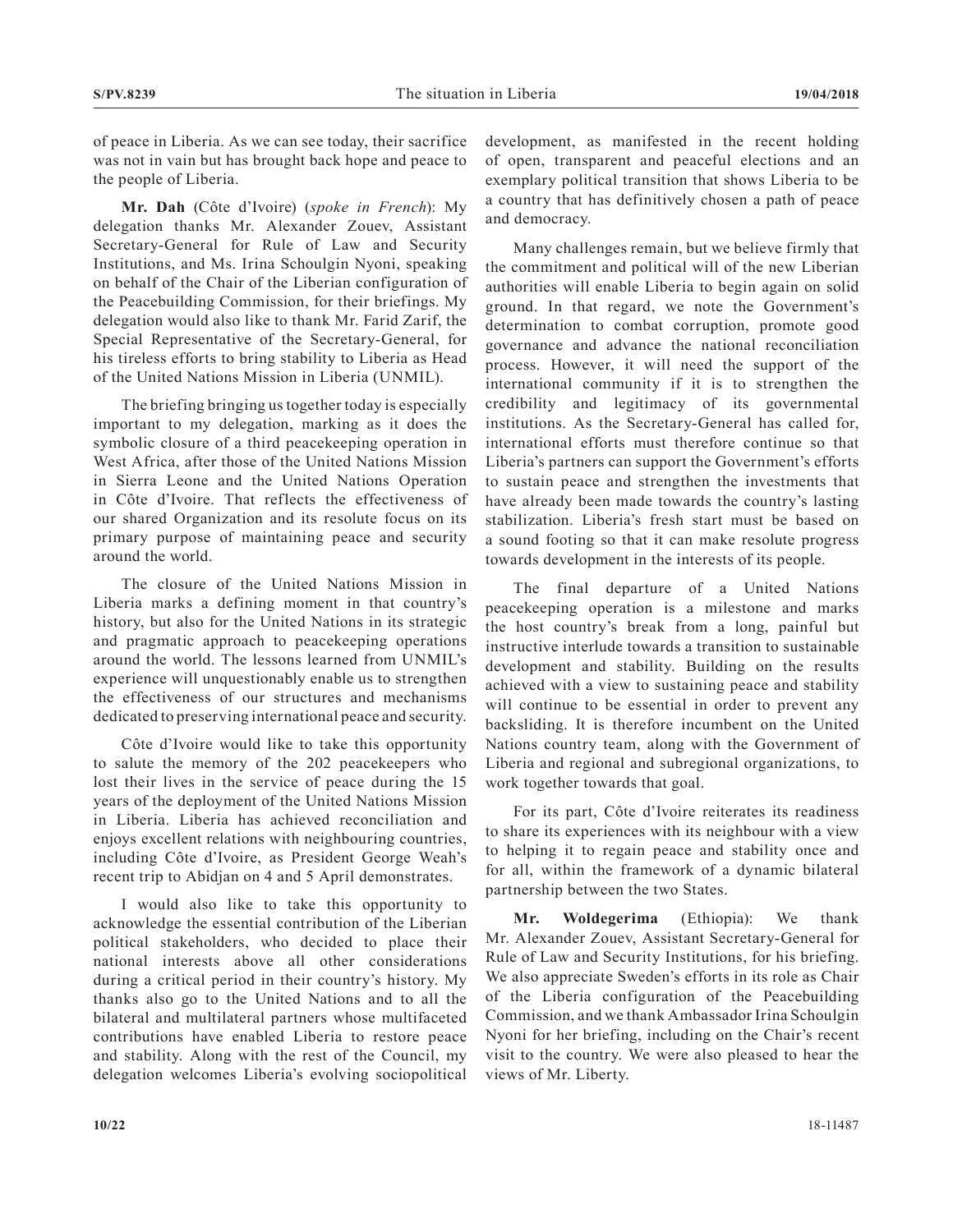Liberia has indeed made remarkable progress in consolidating its peace and stability and strengthening its democratic institutions. The peaceful and successful holding of the recent legislative and presidential elections clearly demonstrated the resilience of the country's democratic institutions. We congratulate the people and the Government of Liberia on their achievement in ensuring a democratic transfer of power. That is a success for Africa as a whole, as well as for Liberia and the region.

The United Nations Mission in Liberia (UNMIL) completed its mandate last month at a time of great hope and optimism, and we appreciate its important contribution to promoting peace, stability and development in Liberia. In the words of the country's newly elected President George Weah, the United Nations has had a positive impact on the lives of Liberians, as well as on every part of the fabric of Liberian society, since its arrival in 2003. We appreciate the dedicated efforts of Special Representative Zarif and the civilian and military personnel of UNMIL, as well as the contributions of the troop- and police-contributing countries. We pay tribute to the 202 peacekeepers who made the ultimate sacrifice in advancing peace in Liberia. Ethiopia is proud to have played its part in the stabilization of Liberia through its contribution of three infantry battalions to UNMIL.

We welcome the adoption today of presidential statement S/PRST/2018/8, which, among other things, requests the Secretary-General to undertake a study of the role of UNMIL in the resolution of conflicts and challenges in Liberia, with a view to drawing lessons for the best practices of United Nations peacekeeping missions in transition. We believe that will be vital to enhancing the overall effectiveness of United Nations peacekeeping.

In spite of the remarkable progress made over the past decade and a half, Liberia still faces enormous challenges. That is why it needs the continued support of the international community, post-UNMIL, to sustain peace. We believe that the efforts to address the root causes of conflict should be enhanced by fostering reconciliation, strengthening democratic institutions, promoting popular participation and expanding social services. In that regard, we welcome the alignment of Liberia's national development agenda with the Sustainable Development Goals, which will help to address poverty in Liberia and improve the economic situation of its society's most vulnerable sections, particularly women and young people. We also note the continued implementation of the Liberia peacebuilding plan, developed in close consultation between the United Nations, the Government of Liberia and partners. Its implementation will be vital to sustaining peace in the country, and we hope that all stakeholders will fulfil their commitments and support its full implementation. The Peacebuilding Commission and its Liberia configuration play an important role in that regard, and their ongoing active engagement will continue to be absolutely vital.

Finally, as Liberia opens a new chapter in its history, we hope that the United Nations, the African Union, the Economic Community of West African States and other bilateral and multilateral partners will continue to support and accompany the country's efforts to build and sustain peace.

**Ms. Schoulgin Nyoni** (Sweden): Let me begin by thanking Assistant Secretary-General Alexander Zouev and Mr. Liberty for their briefings today, which capture both the distance that Liberia has travelled since the civil war and its possibilities for the future.

At the outset, I would also like to commend the United Nations Mission in Liberia (UNMIL) for its efforts in support of the people of Liberia as they moved from the ashes of war to rebuild their country. It is worth taking a moment to appreciate the fact that the United Nations Mission in Liberia is a mission that has successfully delivered on its mandate. It did so by building trust with the Government and the people of Liberia. UNMIL's well-planned transition phase is indicative of the Mission's professionalism and will ensure that the United Nations continues to support the country going forward. I commend Special Representative Zarif for his leadership and good offices. We also pay tribute to the peacekeepers and civilian personnel who lost their lives while promoting peace, stability and development in Liberia.

I must admit that it is quite special for me to participate in this, the very last Security Council meeting on UNMIL, having served as the only Swedish diplomat in Monrovia during the transition period in 2004 and 2005. At the time, UNMIL was new and had just started to bring hope of an end to the violence. At the same time, I know that Ambassador Skoog would have liked to be present to add his personal impressions to his briefing as Chair of the Liberia configuration of the Peacebuilding Commission. However, as the Council is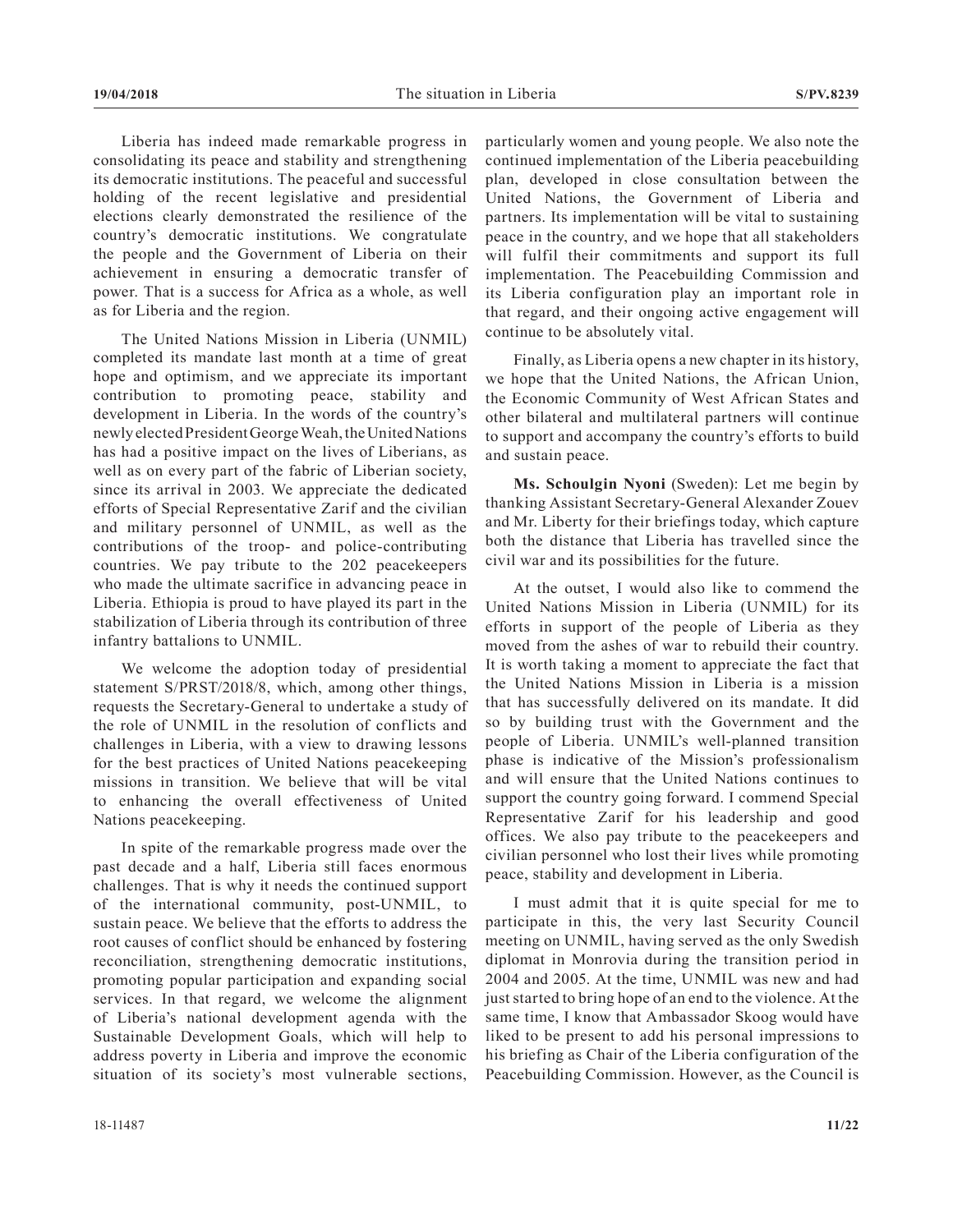aware, he is in Sweden making the final preparations for the Council's visit over the weekend. I hope that the Council will allow me to convey the Ambassador's impressions and thoughts from his recent trip instead.

First, the transition from UNMIL to the United Nations country team illustrates how far Liberia has come. The security situation in the country is stable. The elections put the Liberian constitutional framework to the test. The use of legal means to address grievances after the elections underscores the progress that has been made in the rule of law over the past 13 years. The elections also demonstrated Liberians' strong desire to maintain peace and actively engage in strengthening democracy in the country. During his time in Liberia, Ambassador Skoog was particularly impressed and heartened by Liberia's young people and their commitment to peace and the democratic process. They are a vital resource for the country that the new Government must harness and nurture. The next generation of Liberians has high expectations and will hold the Government to account.

The election process, however, also reminded us of the complexity and fragility of the situation. As I said in the briefing, many of the root causes of the conflict remain. Tackling those issues is a prerequisite for an inclusive and equitable society. Continued reforms and the enactment of pending legislation on, for example, land rights, local Government and domestic violence will be of paramount importance in that regard.

As we have said many times before, there can be no peace without development and no development without peace, or without respect for human rights Taken together, the 2030 Agenda for Sustainable Development and the sustaining peace resolutions form a powerful framework for building peaceful, prosperous, inclusive and sustainable societies. The Sustainable Development Goals represent the indispensable building blocks for the resilience that is needed to support peaceful democratic transition and reduce the risk of violent conflict. Liberia's rich natural resources mean that the Government has the opportunity to promote the revitalized economy that the country so desperately needs. However, to harness that potential and to build trust, the country's natural resources must be managed in an open and transparent way, assuring long-term gains for all of the people of Liberia.

During his visit, Ambassador Skoog was honoured to participate in the Liberia Moment Conference. The

Conference, which was also attended by the Deputy Secretary-General, the President of Liberia, United Nations leadership and youth representatives, among others, marked the starting point for an in-depth consultation process by the Government on the design of its new national development plan. It also marked a farewell to UNMIL. Following his meeting with the President, Ambassador Skoog noted that the new Government was both committed and engaged, and already taking the lead in identifying the country's challenges and formulating priorities for the future. The President's pro-poor agenda and commitment to anti-corruption are promising. We are looking forward to seeing how those commitments will be translated into action that can deliver tangible improvement in the lives of Liberians, not least in the rural areas. It will be imperative to ensure that the new Government takes forward residual tasks in the peacebuilding plan and the statement of mutual commitments as part of the new national development plan. Ambassador Skoog reiterated that point throughout his visit.

Lastly, as we celebrate the successes, we must remain conscious of the challenges ahead. There is a real risk that the Government will not be able to meet the high expectations for clear and quick results in people's lives. The President underlined to Ambassador Skoog the continued need for partnerships and support. It is therefore essential to ensure that international attention on Liberia does not wane. There will continue to be a need for a strong and coherent United Nations presence in the country going forward, with the capacity to support the Government in preventing conflict and addressing its root causes. Ensuring political capacity and sustaining the good offices that have been so crucial in Liberia will continue to be important, as will support to the Resident Coordinator's Office. As we saw during the elections, the Economic Community of West African States will also have an important role to play in support of the country.

The international community must also ensure continued and predictable resources for sustaining peace. The planned multipartner trust fund, managed by the Resident Coordinator in cooperation with the Government, could be an excellent vehicle for coordinated and predictable support, in combination with the catalytic support of the Peacebuilding Fund.

The transition will not end when the peacekeepers leave, and Liberia should not fear being left to face the challenges of the future alone. We, the partners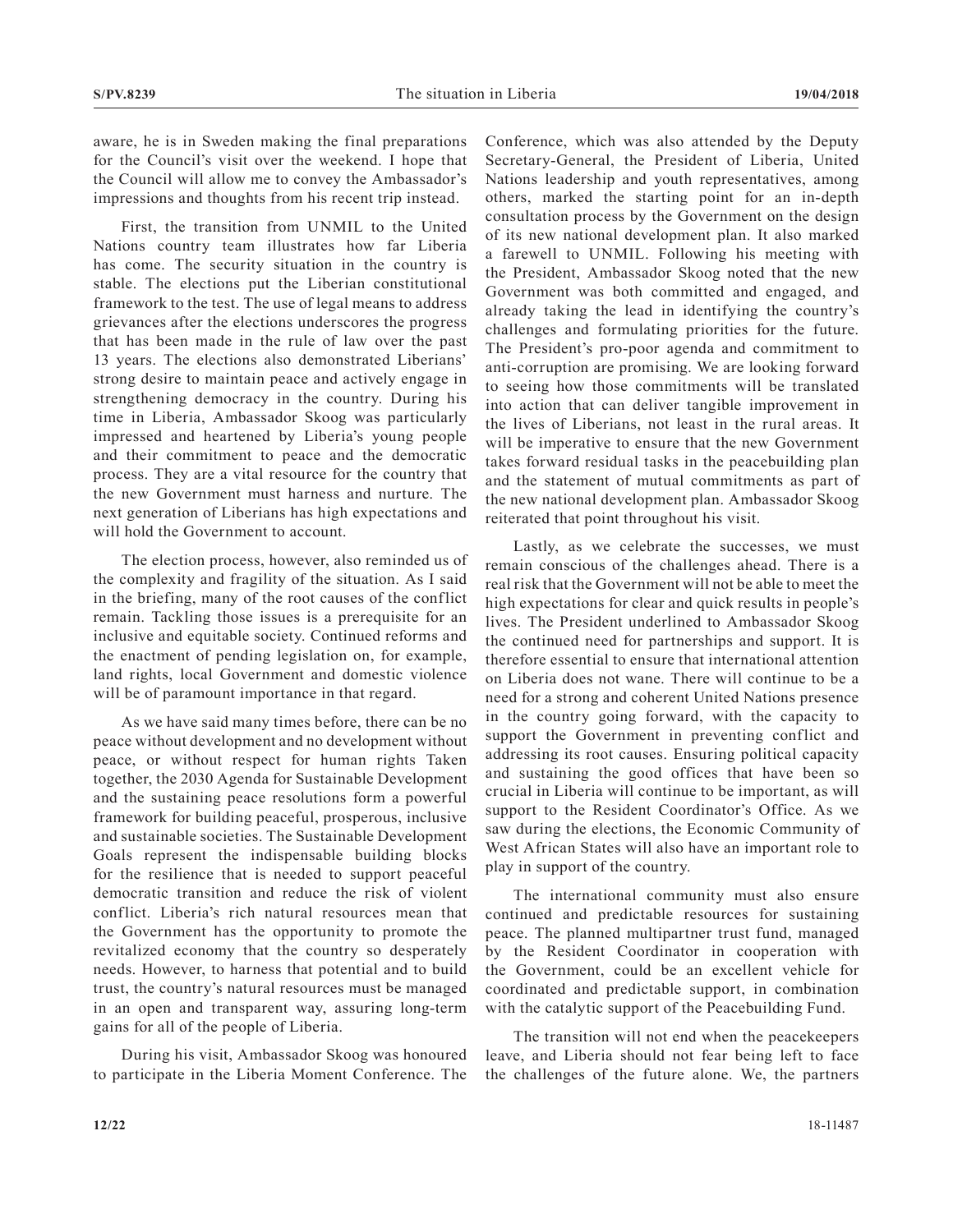of Liberia, are committed to sustaining peace in Liberia. As Chair of the Liberia configuration of the Peacebuilding Commission, we will continue to play our part.

**Mr. Delattre** (France) (*spoke in French*): France welcomes the end of the mandate of the United Nations Mission in Liberia (UNMIL), but I would like to begin by thanking Mr. Zouev, Assistant Secretary-General for Rule of Law and Security Institutions, and the Deputy Permanent Representative of Sweden for their very insightful briefings. I would also like to thank Mr. Chid Liberty for his relevant and particularly encouraging remarks.

As I mentioned, France welcomes the end of the mandate of the United Nations Mission in Liberia. Its withdrawal demonstrates that it has fulfilled the duties entrusted to it. Although the United Nations is so often and so unfairly pilloried, this is another peacekeeping success story for the Council and for the United Nations as a whole. It can be added to the list of recent success stories in Côte d'Ivoire, Sierra Leone and Haiti.

UNMIL was established in 2003 with a mandate to enforce the ceasefire. Throughout its 15 years in the country, it has made a significant contribution to stability in Liberia. I would like to take this opportunity to pay a well-deserved tribute to all the United Nations personnel who participated in the Mission and contributed to its success on the ground day after day, particularly the Special Representative of the Secretary-General, Mr. Farid Zarif. I would also like to pay tribute to the memory of the 202 Blue Helmets who lost their lives in Liberia. The considerable progress that the country has made since 2003 goes a long way to making their sacrifice worthwhile. UNMIL's success should serve as a source of inspiration to the Council as it deploys other peacekeeping missions in difficult situations where they face challenges in fulfilling their mandates. It reminds us that the recipe for success lies in a strong commitment on the part of the Council, which kept the Mission in Liberia for 15 years, as well as in the implementation of a genuine national reconciliation process on the ground, without which long-term stability would be impossible.

UNMIL's departure does not signal the end of the United Nations in Liberia. On the contrary, it provides an opportunity for the Organization to adopt new support strategies with frameworks and instruments that can better meet the current needs of the Liberian people. The United Nations country team on the ground, in close cooperation with the Liberia configuration of the Peacebuilding Commission, will therefore continue to provide support. It is also essential that the broader international community continue to support Liberia, alongside the new United Nations mechanism. As Mr. Liberty so eloquently stated, that is the key to sustaining the excellent results gained so far, promoting development in the country and creating jobs. It is also fully in line with the Secretary-General's vision of mobilizing the international community throughout the conflict cycle, which we fully support.

Liberia was recently able to demonstrate how far it has progressed along the road to democratization and stabilization. The peaceful holding of the most recent elections is a major achievement, to the credit of all Liberian stakeholders. It marks the first peaceful transition between two democratically elected Presidents since the civil war began, which tells us that Liberia has turned the page and is now a truly mature democracy. The recent transfer of power in Liberia also represents a response to the deep aspirations of the Liberian people. It is a truly historic moment. France has expressed its willingness to support President Weah in achieving the ambitious goals that he has outlined for his country. We therefore call on all of Liberia's partners to support the new Government's national development plan.

Regardless of the progress that has been made so far, we should not underestimate the challenges that Liberia still faces on the road to sustainable development and peace. They include the fight against corruption and the issues of national reconciliation and governance, especially through the rebuilding and operationalization of the Liberian armed forces. Other challenges include the problem of ensuring respect for human rights, especially the situation of women, which cannot be considered satisfactory until considerable progress has been made in combating gender-based violence. Liberia's lasting stabilization will also require major efforts to combat impunity and energetic action to address the root causes of conflict.

Our meeting today celebrates UNMIL's true success in the service of Liberia and its people. That success, however, is only one stage on the long path to sustainable development and stabilization in Liberia. As President Macron emphasized to President Weah when he visited Paris at the end of February, France will stand firmly beside its Liberian partners in order to ensure that Liberia continues advance in that direction.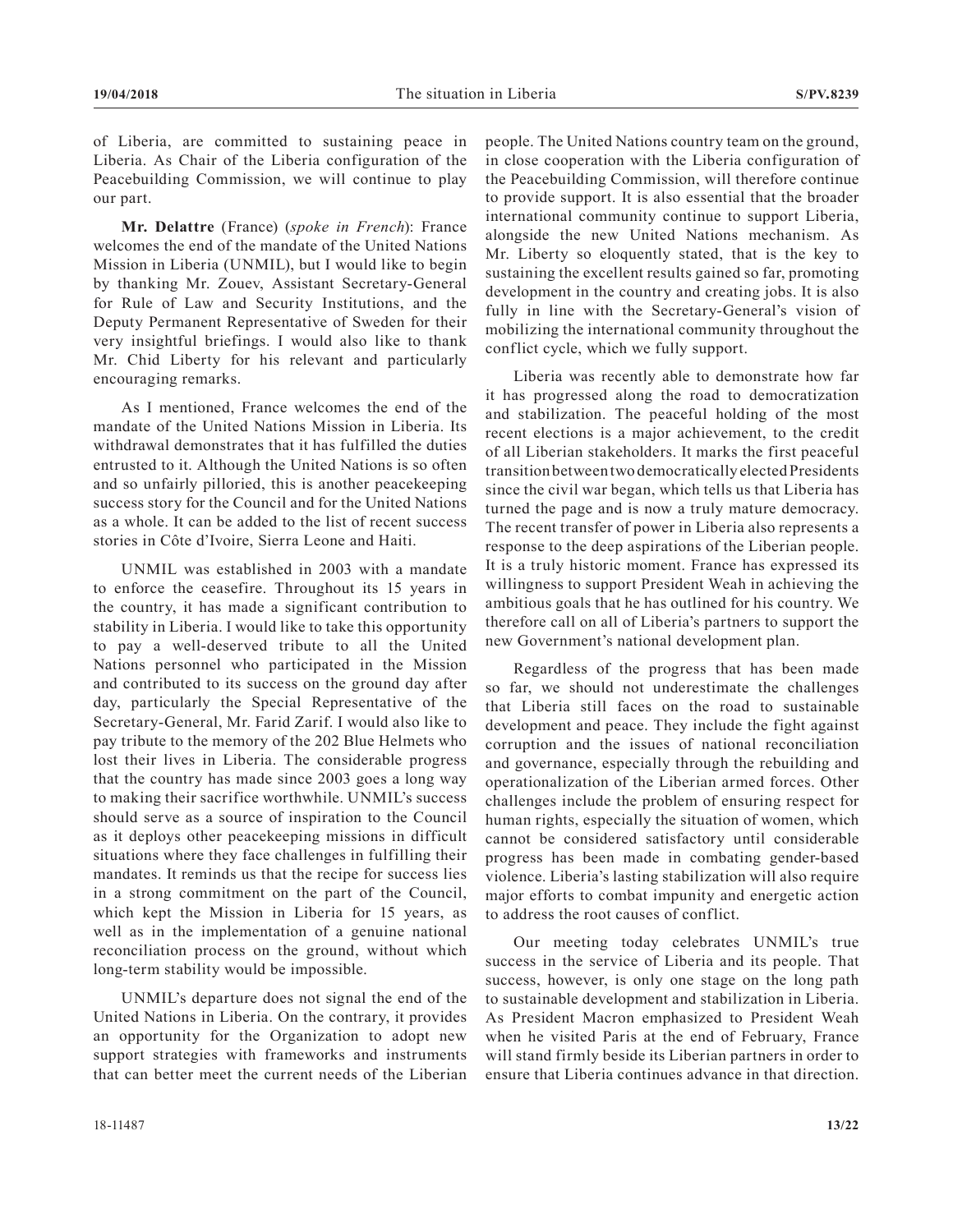**Mr. Tumysh** (Kazakhstan): We thank Assistant Secretary-General Zouev for his insightful briefing on the final progress report (S/2018/344) of the Secretary-General on the United Nations Mission in Liberia (UNMIL).

# (*spoke in Russian*)

We thank Mr. Alexander Zouev.

#### (*spoke in English*)

We would also like to express our deep appreciation to our dear friend and colleague, Ambassador Schoulgin Nyoni, for updating us on the work of the Liberia configuration of the Peacebuilding Commission. And we commend Mr. Chid Liberty, of Liberty and Justice, for his efforts to provide economic opportunities for Liberians. We would like to make four points on the subject of today's meeting.

First, we wholeheartedly congratulate the people of Liberia and the United Nations on the country's successful elections, its historic democratic transfer of power and the successful conclusion of the United Nations Mission in Liberia (UNMIL). We commend the Liberian people for the fact that they have come such a long way in restoring peace in their country. They should be supported by the international community as they work to consolidate their hard-won achievements.

Secondly, we are encouraged by President Weah's determination to address the remaining challenges — including, among other things, the economic situation, poverty, structural inequalities and, most of all, corruption — and to promote good governance and national reconciliation. To achieve those goals, Monrovia will require ongoing bilateral and multilateral political support and technical expertise from the African Union, the Economic Community of West African States and neighbouring countries. That should be reinforced by active United Nations engagement through the United Nations country team, the Peacebuilding Commission and the United Nations Office for West Africa and the Sahel.

Thirdly, we welcome the launch of an inclusive process for formulating a new national development agenda for the period from 2018 to 2024, as well as the Government's vision for addressing poverty and its people-centred approach to development. We commend its alignment of that strategy with the 2030 Agenda for Sustainable Development, and call on the Government to continue its efforts to empower women and young people and to apply a whole-of-pillar approach to the security-development nexus, among other things. We

also fully endorse and share in the words of Deputy Permanent Representative Pawel Radomski of Poland with regard to the role of religious leaders in fostering peace. We would like to remind our colleagues of the Arria Formula meeting on that subject that my Mission is organizing in cooperation with the Alliance of Civilizations, to be held next Tuesday.

Fourthly, we believe that predictable and sustainable financial assistance will be critical to rebuilding Liberia, especially with regard to infrastructure, development, education, health, the rule of law, land reform and youth development. It is our earnest hope that the international community and donors will come forward to respond generously to the appeal for funds for the newly established multi-partner trust fund in order to enable Liberia's peacebuilding plan to reach its goals. At the same time, the Government should continue to reduce its dependency on aid and establish an environment conducive to foreign investment and economic and fiscal recovery. It will also be equally important to consolidate the Government, bring about national reconciliation and transitional justice, mitigate humanitarian crises and respect human rights.

In conclusion, we fully support and welcome the presidential statement (S/PRST/2018/8) adopted today on UNMIL. We would like to express our appreciation to the Special Representative of the Secretary-General, Mr. Zarif, and the Mission's personnel for their contribution to restoring stability in Liberia. We also pay tribute to all United Nations peacekeepers who lost their lives in the pursuit of peace in the country. We look forward to the results of the study of the role of UNMIL in the resolution of conflicts in Liberia, and believe that the lessons learned will help to improve the effectiveness of United Nations peacekeeping missions. I would like to once again reiterate Kazakhstan's commitment to working with members of the Security Council and others to ensure a peaceful and prosperous future for Liberia.

**Mr. Almunayekh** (Kuwait) (*spoke in Arabic*): At the outset, I would very much like to thank Mr. Alexander Zouev, Assistant Secretary-General for Rule of Law and Security Institutions, Ambassador Schoulgin Nyoni, speaking on behalf of the Chair of the Liberia configuration of the Peacebuilding Commission, and Mr. Chid Liberty for their valuable briefings.

Approximately 15 years have passed since the Council established the United Nations Mission in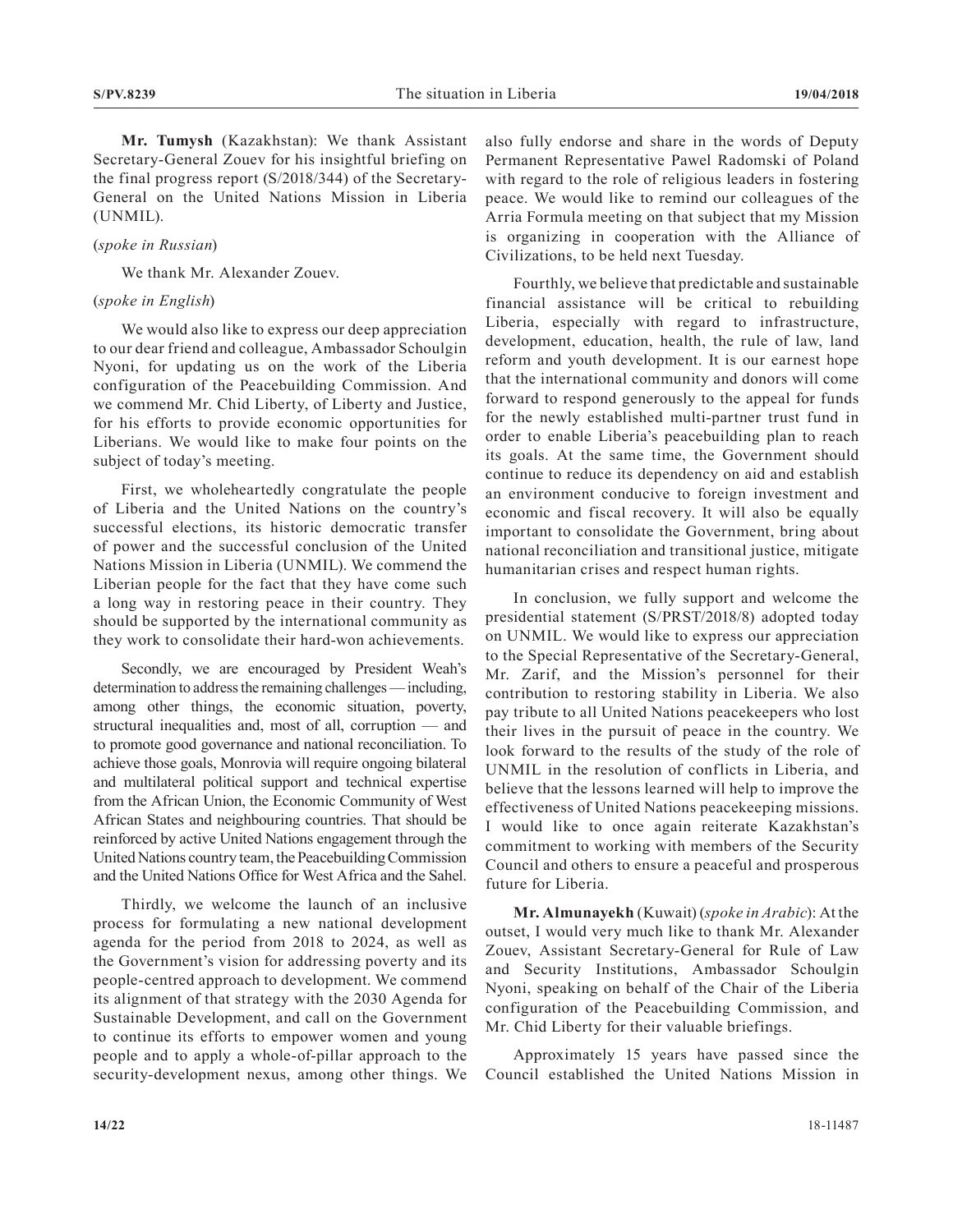Liberia (UNMIL) pursuant to resolution 1509 (2003), in order to support and rebuild a nation devastated by two civil wars that had persisted for 14 years, resulting in thousands of victims and ruined infrastructure and requiring the deployment of more than 180,000 peacekeeping troops.

We are here today to discuss UNMIL's successful withdrawal. We rarely discuss an item on the Council's agenda with a positive conclusion, but this is a moment that we hope will be repeated in the future with many peacekeeping missions. Liberia today is a perfect example of local, regional and international engagement working together to build a State capable of sustaining itself. We applaud UNMIL's efforts, with the support of international partners. to rebuild and promote the country's security sector and achieve stability in Liberia. The international community must continue to support Liberia after the Mission's withdrawal through the United Nations country team and the United Nations Office for West Africa and the Sahel. We also welcome the moral and sustained support provided by the Peacebuilding Fund of the Peacebuilding Commission in its efforts on behalf of Liberia's development.

The role of the United Nations country team will increase in importance following the Mission's withdrawal, particularly in the light of the difficult economic situation facing Liberia today. We therefore call for continued support from the United Nations country team, as well as the United Nations Development Programme, the Peacebuilding Commission and international partners to implement various development projects aimed at achieving the Sustainable Development Goals, as Deputy Secretary-General Amina Mohammed indicated during her visit to Liberia this past month. The Liberian people will face challenges following the withdrawal of the United Nations Mission. However, we are certain that they are ready to overcome them. We urge Special Representative Mohammed Ibn Chambas to provide the necessary good offices and support of the United Nations Office for West Africa to the Liberian Government during the next stage so as to meet the Government's needs with regard to developing the infrastructure and a system of governance.

I would like to take this opportunity to convey my gratitude to UNMIL and the Mission's staff, particularly those who sacrificed their lives to ensure security and stability in Liberia. I also thank the Secretary-General, Special Envoy Farid Zarif and his predecessors for their tireless efforts in achieving the progress that we are witnessing today in Liberia so as to become a success story in Africa. I would be remiss if I failed to commend the work of the Economic Community of West African States to achieve stability and support the work of the United Nations in Liberia, especially in the context of the presidential elections in December 2017. The elections demonstrated the determination of the authorities in Liberia and their independence in holding credible, transparent and successful elections. We appreciate the role played by political stakeholders in Liberia in turning to the national justice system for the settlement of electoral disputes.

I would also like to take this opportunity to congratulate the people of Liberia on achieving a successful outcome. That would not have been possible without their determination. I convey my gratitude also to the recently elected President of Liberia, His Excellency Mr. George Weah, for assuming his new office. We welcome all his efforts and initiatives to achieve a number of goals, including improving the economic situation, promoting investments and fighting corruption, as well as encouraging good governance, national reconciliation and ,lastly implementing, the Sustainable Development Goals.

In conclusion, it seems fitting for me to quote from President Weah's inaugural address:

"Ending a peacekeeping mission successfully is something in which all Liberians and her partners should take great pride. We thank all Member countries of the United Nations for [their] support, and I promise to continue to build on the success that we have achieved together".

**Mr. Inchauste Jordán** (Plurinational State of Bolivia) (*spoke in Spanish*): We express or gratitude for the briefings by Mr. Alexander Zouev, Assistant Secretary-General for Rule of Law and Security Institutions in the Department of Peacekeeping Operations; Ms. Irina Schoulgin Nyoni, Deputy Permanent Representative of Sweden, on behalf of the Chair of the Liberia configuration in the Peacebuilding Commission; and Mr. Liberty, whose presentation provided us with an encouraging perspective on his country.

We are pleased by the political and social stability that Liberia has been able to achieve since the deployment of the United Nations Mission in Liberia (UNMIL), which ended its operations on 30 March. The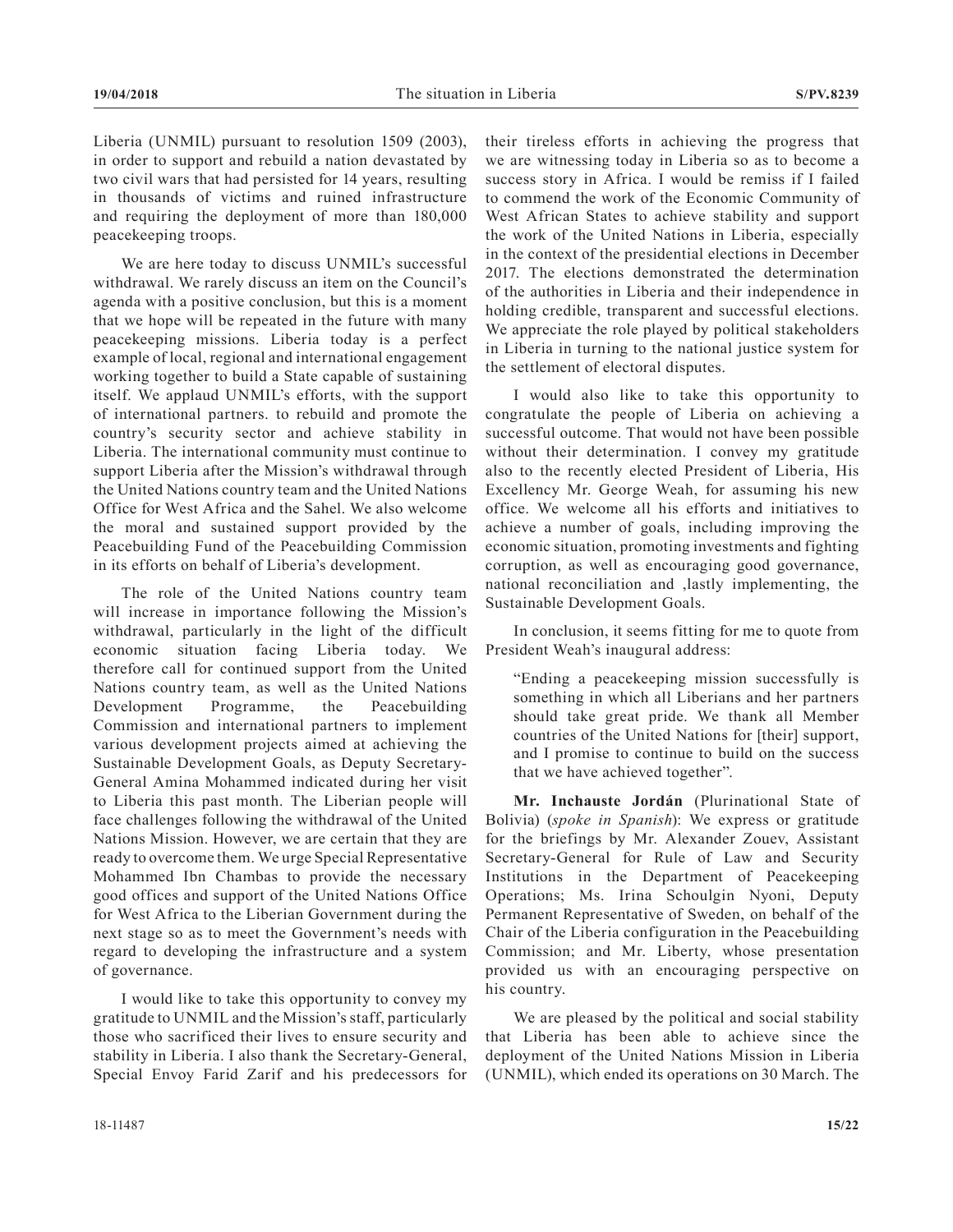inclusive democratic process and the participation of stakeholders at all levels in the political sphere, together with the contribution of the international community and the United Nations, have made it possible to achieve the goal of stability that the people of Liberia have longed for. We commend the work of UNMIL and its leadership in fulfilling its mandate, including monitoring the ceasefire and supporting the Liberian Government's efforts to strengthen peace and stability, as well as actively contributing to the protection of civilians, training local security forces and working to create a peaceful environment conducive to the holding of the elections held last year.

We also acknowledge and emphasize the work of the Peacebuilding Commission, which is intended to support Liberia's efforts in the areas of security sector reform, the rule of law, reconciliation and national cohesion. Similarly, we believe that promoting development in Liberia is a priority area. It is imperative that peacekeeping, peacebuilding and development programmes be integrated in a coherent manner so as to respond effectively in the post-conflict context. We are aware that Liberia must continue to deal with important challenges — peacebuilding is a daily effort that requires the active participation of all the people of Liberia and of the entire international community.

We highlight the transfer of security responsibilities to the Liberian authorities in connection with the democratic process the main objective of which was the holding of the October 2017 presidential and representative elections and the transfer of political and administrative power to the new Government in January 2018. The important ties linking good practices, inclusive dialogue and strengthening cooperation between UNMIL and the Liberian Government have made achieving that important milestone possible. We also appreciate the outstanding contributions and good offices provided by the African Union and subregional organizations, exemplified par excellence by the outcome of the summit conference of the Economic Community of West African States Authority of Heads of State held in June 2017, which led to the signing of the Farmington River Declaration, pursuant to which the majority of the Liberian political parties committed to carrying out the peaceful holding of elections, which was fully borne out by the electoral process.

We also underscore the outstanding work of Ms. Ellen Johnson-Sirleaf, former President of Liberia, who paved the way leading to the stability of her

country. We are confident that His Excellency President George Weah will continue to lead the Government and the people of Liberia on the path towards consolidating the process of national reconciliation through inclusion and combating impunity for abuses committed during the civil war. Ensuring the welfare of the population, in particular the most vulnerable groups, must be the main interest leading towards stabilization and definitive peace for the sole benefit of the Liberian people.

We would be remiss if we did not mention the impact that the Ebola epidemic, which resulted in a situation that went far beyond a mere health crisis. Ebola and its rapid spread throughout Liberia caused the humanitarian situation to deteriorate drastically and that country to become the most affected in the region, both by virtue of the number of deaths and of cases reported. We believe that to be an urgent wake-up call for the international community so that a crisis of those proportions is never repeated in any country in the world.

Lastly, we express our gratitude to UNMIL and pay tribute to all the men and women of its military, police and civilian components who spared no effort in fulfilling its mandate, while demonstrating their deep commitment over the past 15 years and successfully concluding the work that has laid the groundwork for prosperity in Liberia.

**Mr. Wu Haitao** (China) (*spoke in Chinese*): I thank Assistant Secretary-General Zouev and Ambassador Schoulgin Nyoni for their respective briefings. China listened closely to the briefing by Mr. Liberty.

The security situation in Liberia has stabilized in recent years and economic development is back on track. China is confident that under the leadership of President Weah the Liberian Government and its people will achieve even greater success on the path of nation-building and development.

China pays tribute to the United Nations Mission in Liberia (UNMIL) as its mandate has come to an end and commends it for the important contribution it has made to maintaining peace and stability in Liberia. United Nations peacekeeping operations are an important means of maintaining international peace and security. China has always believed that United Nations peacekeeping should be subjected to timely adjustments in accordance with actual conditions and developments on the ground, up until its final exit.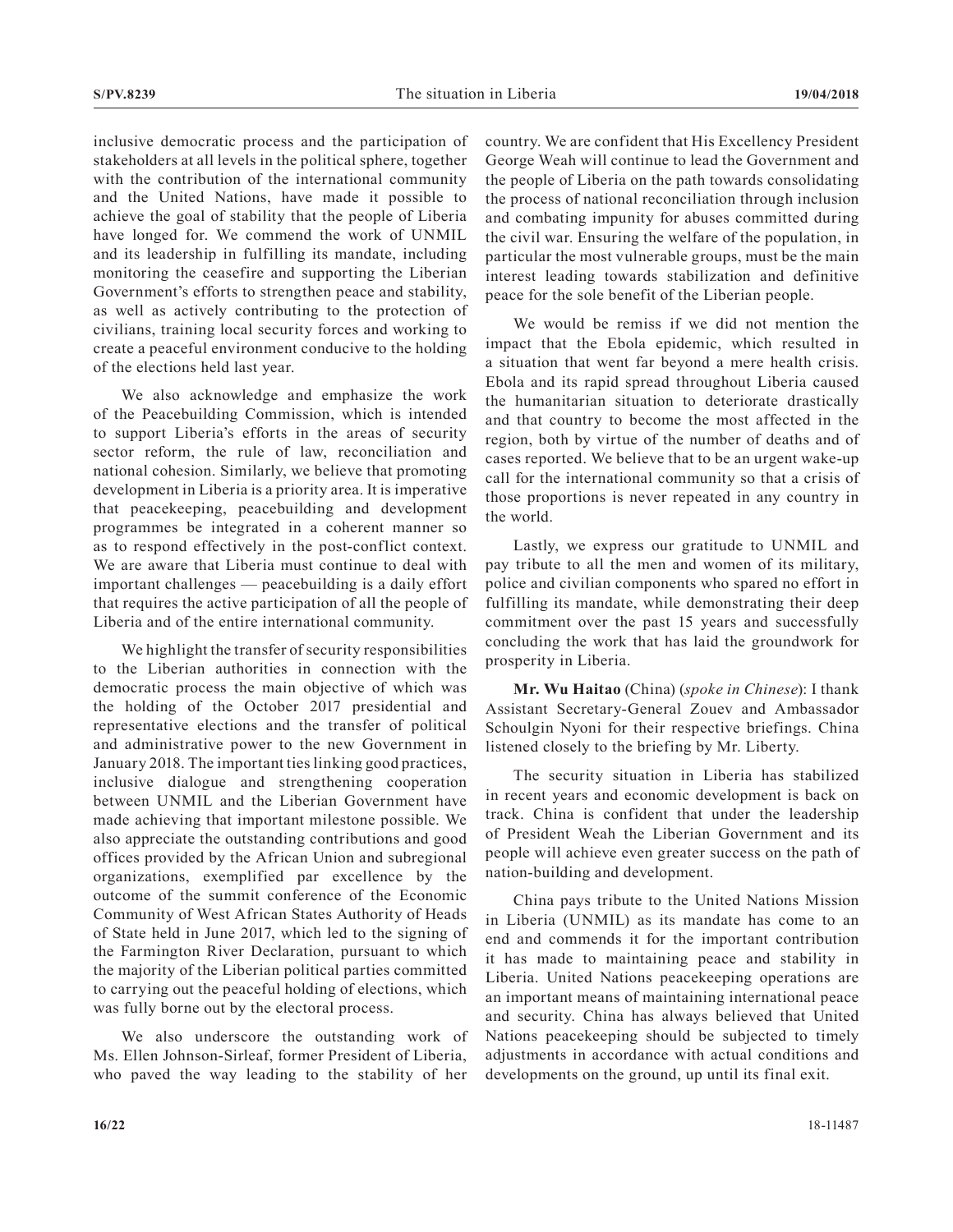At the same time, it is necessary to fully respect the will of the countries concerned and to work in close coordination with countries of the region and subregional organizations. UNMIL is a success story that is worth studying in order to identify lessons learned. Following the departure of UNMIL, we call upon the international community and Liberia's bilateral and multilateral cooperation partners to enhance coordination with the country. We also call on the United Nations country team and the Peacebuilding Commission, as well as regional and subregional organizations, to strengthen coordination with the Liberian Government and to leverage their own expertise to play a positive role in strengthening the capacity-building of the country and to continue to assist Liberia in its economic and social development and the improvement of people's livelihoods.

Whether in nation-building or fighting the Ebola outbreak, China has consistently stood by Liberia's side. China has actively participated in UNMIL operations. In 2017, the United Nations conferred Peace Medals to all members of the Chinese peacekeeping riot squad. In February, the squad was awarded Liberia's national medal by President Weah.

Looking forward, China will continue to pursue an African policy based on sincerity, practical results, affinity, good faith and upholding the values of friendship, justice and shared benefits. China will forever be a true friend and reliable partner of Africa. China will continue to play a constructive role, alongside the international community, in order to help the African continent achieve durable peace, prosperity and development.

**Mr. Ndong Mba** (Equatorial Guinea) (*spoke in Spanish*): Allow me, at the outset, to express my thanks to Assistant Secretary-General Alexander Zouev and Deputy Permanent Representative Schoulgin Nyoni for their detailed briefings on the situation in the Republic of Liberia.

We in Equatorial Guinea have always closely followed the developments in the Republic of Liberia and now much more so as a member of the Security Council, since we are dealing with a brotherly country whose problems we care about and have felt as almost our own. That is why I would like to convey Equatorial Guinea's total commitment and support for the pacification, stabilization and normalization of the situation in this brotherly country. In fact, during the Ebola crisis, my country contributed \$3 million to the three affected countries in the region.

Overall developments in Liberia have been very positive and stable. The country has made commendable efforts to consolidate the political and economic development process under way, and it is important that the international community continue to assist the country in those efforts.

We would like to congratulate the Government and the people of Liberia and all the actors in the country for the civic and peaceful manner in which the electoral process took place — beginning in October 2017, with the holding of the first round of elections for the presidency and the House of Representatives, and culminating successfully on 26 December 2017, with the holding of the second round of the presidential elections, which led to the election of His Excellency Mr. George Weah as President.

The successful conclusion of the political process in Liberia was also made possible by the joint work of the Economic Community of West African States (ECOWAS), the African Union and the United Nations Mission in Liberia (UNMIL), whose work I commend. Furthermore, the successful outcome of the situation in Liberia confirms the validity and appropriateness of regional efforts to resolve disputes.

The end of UNMIL's mandate, on 31 March, has opened a new stage in the history of Liberia that should serve to consolidate peace and enable this brotherly country to optimize its undeniable economic potential. The international community and donors must honour their commitment to implementing the peacebuilding plan in Liberia. The presence of the Peacebuilding Commission is very important at this stage.

Liberia is a good example of how the goodwill, positive attitude and sense of responsibility of the different political actors can lead to the successful outcome of a situation that seemed very complex. That fact should fill the Council with hope as it continues its efforts to restore and build peace in conflicts, complex as they may be. Peace in Liberia is an asset for the Council, ECOWAS, the African Union and, above all, the people of Liberia — the primary winners in this long crisis.

My wish is that the positive signs and developments we see in Guinea-Bissau will follow the example of Liberia and obtain the same results after the legislative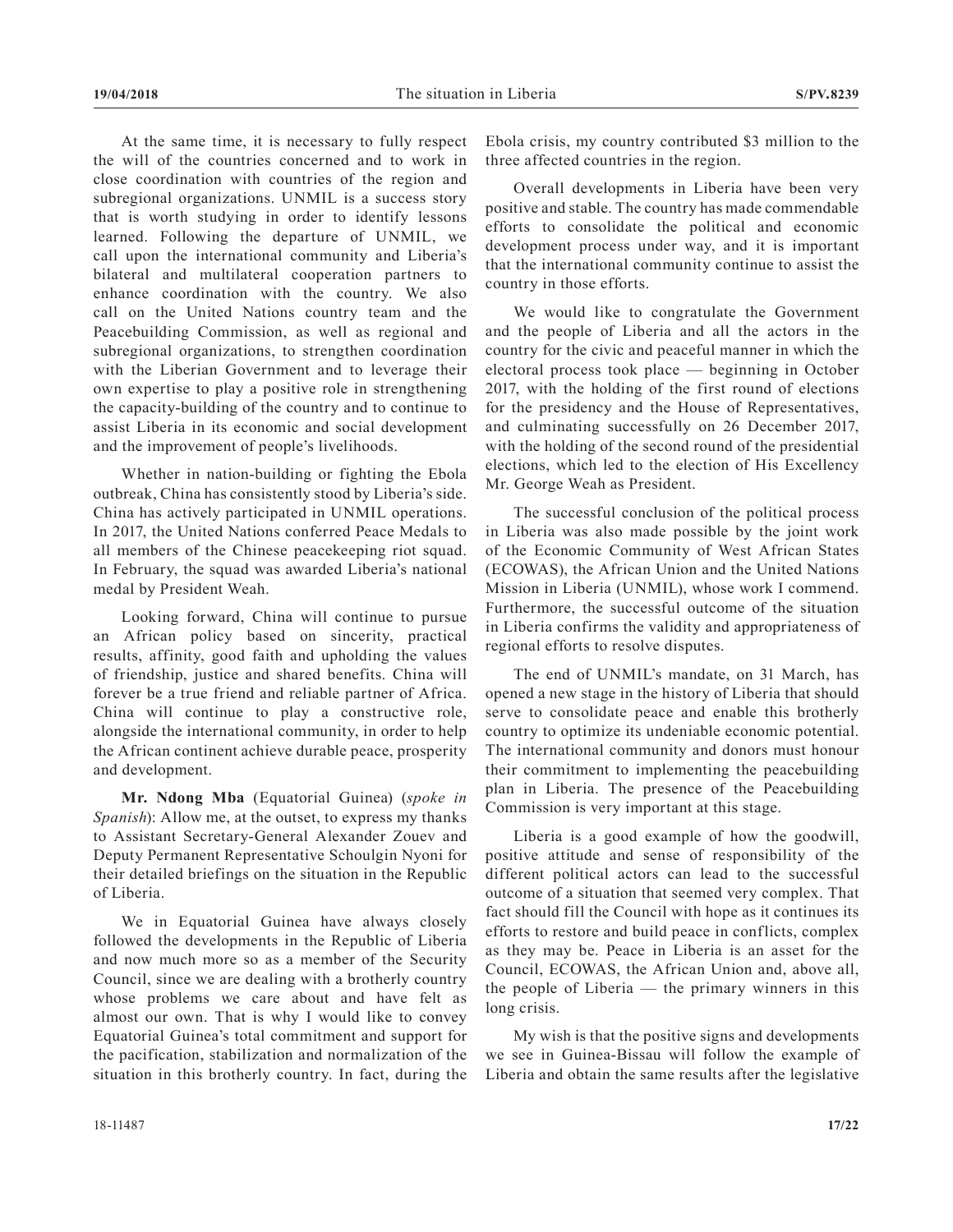elections in November and the presidential elections next year.

Finally, I wish to pay glowing and well-deserved tribute to UNMIL for its commendable and tireless efforts to promote peace, security and stability in this brotherly country. We pay tribute to the UNMIL troops who, over the course of the many years of conflict, made the ultimate sacrifice.

**Mr. Allen** (United Kingdom): I would like to thank our briefers, starting with my Swedish colleague and, through her, I thank all who have done so much on the Peacebuilding Commission and the Liberia configuration. I would also like to thank Assistant Secretary-General Zouev for his impressively multilingual briefing, and Chid Liberty for what I thought was an inspiring and uplifting story. I think his comments showed just how important it is that the Security Council remain focused on the impact of conflicts on children and women. He really brought that home to us in an inspiring and uplifting way.

In 2003, when the United Nations Mission in Liberia (UNMIL) was launched, the then-Secretary-General made his first report to the Council based on assessment mission. He said in his report then:

"Liberia remains highly unstable, however, as armed groups, militia and criminal elements operate throughout the country"; (*S/2003/875, para. 22*)

"[police] officers lack training and have not been paid since early 2002"; (*ibid., para. 24*)

"[n]early 1 million Liberians, or a third of the population, are displaced"; (*ibid., para. 30*)

"[i]t is estimated that Liberia has some 27,000 to 38,000 combatants, many of whom are children." (*ibid; para. 42*).

It is clear to us all that the Liberia of today is not the Liberia of 2003. We in the Council should be united in congratulating Liberia's leaders and people and in thanking UNMIL for that remarkable achievement. UNMIL has been able to keep and build the peace since 2003, which is a considerable feat given the history of exclusion, political instability and cycles of violence. We therefore pay tribute to Special Representative of the Secretary-General Farid Zarif and to all United Nations peacekeepers and staff who worked in Liberia for their work and their duty. We particularly remember the 202 United Nations peacekeepers who, sadly, gave their lives in service to the people of Liberia and in the service of all of us here who send those peacekeepers on such missions.

I want to use this moment to reflect on some of the lessons learned from UNMIL, in particular with regard to what went well but also what could have been done differently. They are important lessons not only for other peacekeeping missions but also for how we sustain peace more generally — a concept that we are all debating in different formats at the moment. As to what it did particularly well, UNMIL encouraged inclusive national ownership and supported local capacity, which are two key conditions for sustaining peace. The change brought about in Liberia's police force from the description by the then Secretary-General in 2003 to what exists now is perhaps an excellent example of that.

UNMIL also coordinated extremely effectively with international and regional actors, especially the Economic Community of West African States, which remains a shining light in the Council's engagement. The good offices of UNMIL were very effective at preventative diplomacy. For example, that helped to ensure that a difficult election process remained peaceful in accordance with the Constitution and the rule of law. UNMIL demonstrated the strengths of a comprehensive approach to sustaining peace. The joint peacebuilding plan between the Mission, the United Nations country team and the Government set clear and shared priorities to guide the transition. Under Sweden's leadership, the Peacebuilding Commission played an invaluable role.

However, we should also be honest about the shortcomings of the Mission and learn from those as well. Arguably, the Mission stayed for too long and created overdependence on the United Nations. A reluctance to discuss an exit meant that the transition planning started too late, which resulted in funding gaps and United Nations development actors not stepping up earlier. The Mission implementation plan should have included benchmarks and timescales in order to better focus staffing, resources and effort and allow the Security Council to better track progress. In the Security Council — and I know that it is a feature of some of what the Secretary-General has said to us over the past couple of months — we could perhaps have ensured that there were more realistic mandates with greater clarity on what constituted a sustainable end state.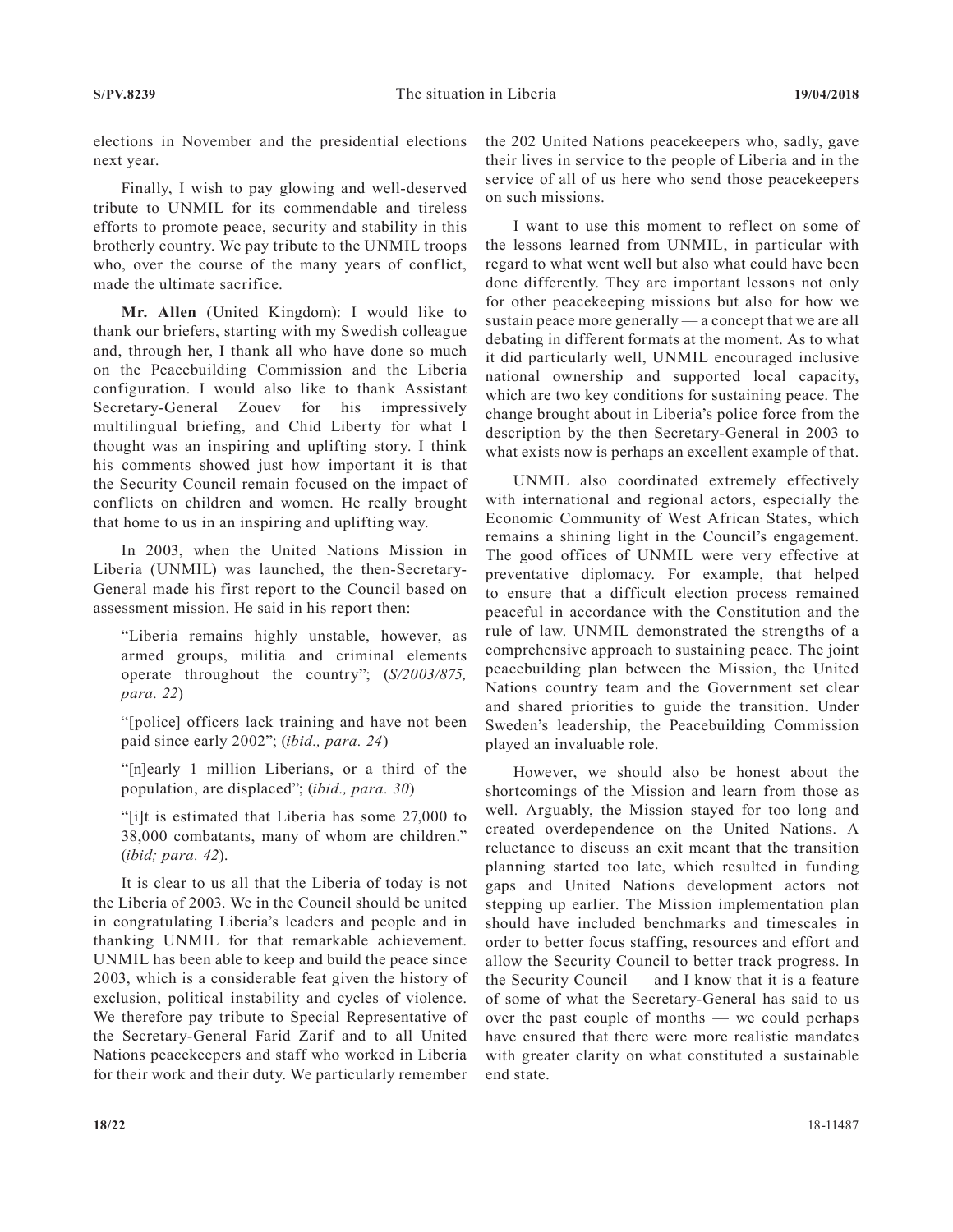Looking forward, through an enhanced Resident Coordinator office there is a clear role for the United Nations to support the new Government in consolidating stability and in promoting inclusive development. With its commitment to peaceful, just and inclusive societies, the framework of the Sustainable Development Goals provides a strong basis for that. The United Nations will also have a unique role in promoting coordination among the international donors in a way that supports the priorities of the Government of Liberia. The United Nations must be careful that, while it absolutely must provide that support, it must also not assume any of the responsibilities of the new Government. We would urge the Government to meet the commitments made in the peacebuilding plan.

In 2003, in his report the then Secretary-General concluded: "The road to lasting peace and security in Liberia is still fraught with multiple and formidable challenges" (*ibid., para. 105*). Liberia has certainly faced its fair share of challenges in the past 15 years. However, today we should celebrate the fact that, with the support of the United Nations, the people of Liberia have overcome them. Perhaps a reflections for all of us around this table is the fact that Liberia was once an intractable conflict. Once it hosted the largest United Nation peacekeeping mission. Once it saw terrible violence against women and children, including through child soldiers. A quarter of a million people died in the second civil war. There were the very familiar issues of internally displaced persons, refugees and food insecurity. Today we can look across some of the issues on our agenda and, very sadly, note the similarities. However, the ultimate lesson is perhaps that, with hard work, sustained engagement and the determination of us all, we can see more Liberias emerge out of today's agenda.

**Mrs. Gregoire Van Haaren** (Netherlands): The Kingdom of the Netherlands would like to start by thanking the briefers — Assistant Secretary-General Zouev, Ambassador Schoulgin Nyoni and Mr. Liberty — for their very informative briefings. I think that the picture that Mr. Liberty painted before our eyes of the children in their school uniforms shows them as a real symbol of not only the hope and but also the opportunities that lie ahead for Liberia. I would also like to take this opportunity to thank Special Representative of the Secretary-General Farid Zarif, who is here with us today, the preceding Special Representatives of the Secretary-General for Liberia for

The essence of today's briefing is to reflect on the successes and lessons learned from UNMIL and to look forward to a peaceful and inclusive Liberia. We can be proud that UNMIL has left a Liberia that looks very different to where it started. Allow me to focus on three important aspects with regard to the departure of UNMIL and the situation in Liberia: first, the successes of UNMIL and the progress in Liberia; secondly, the remaining challenges; and, thirdly, the lessons learned from UNMIL.

UNMIL was present in Liberia for 14 years. In those 14 years, the country made significant progress leading up to the elections in 2017 and 2018 and the peaceful transfer of power from President Ellen Johnson-Sirleaf to President George Weah. We hope that President Weah continues to build on the work of the previous Administration, working towards a Liberia that is both peaceful and inclusive. Entrepreneurs and young professionals are the future of Liberia. Mr. Liberty, who addressed the Security Council today, is a part of a new generation and of the engine that will be essential to Liberia's future. Although we all acknowledge that it has come a long way, Liberia still has a few hurdles to overcome on the way ahead.

That brings me to my second point: addressing the root causes of the conflict and sustaining peace. We must consider that Liberia is a country that has seen violence. It is still a new democracy with young institutions. While the situation in Liberia is relatively stable, a stagnant economy, youth unemployment, human rights violations and a lack of land reform and reconciliation policies could pose threats to peace in the country, particularly now that UNMIL is no longer present.

In the light of the high-level event on sustaining peace next week, I want to highlight that the departure of UNMIL and the situation in Liberia provide an opportunity for the whole United Nations system to put the sustaining peace agenda into practice. We must seize that opportunity. Moving forward, the role of the United Nations country team and the active engagement of the Peacebuilding Commission will be crucial. In the light of that, the Kingdom of the Netherlands welcomes the necessary strengthening of the United Nations country team and the Office of the Resident Coordinator.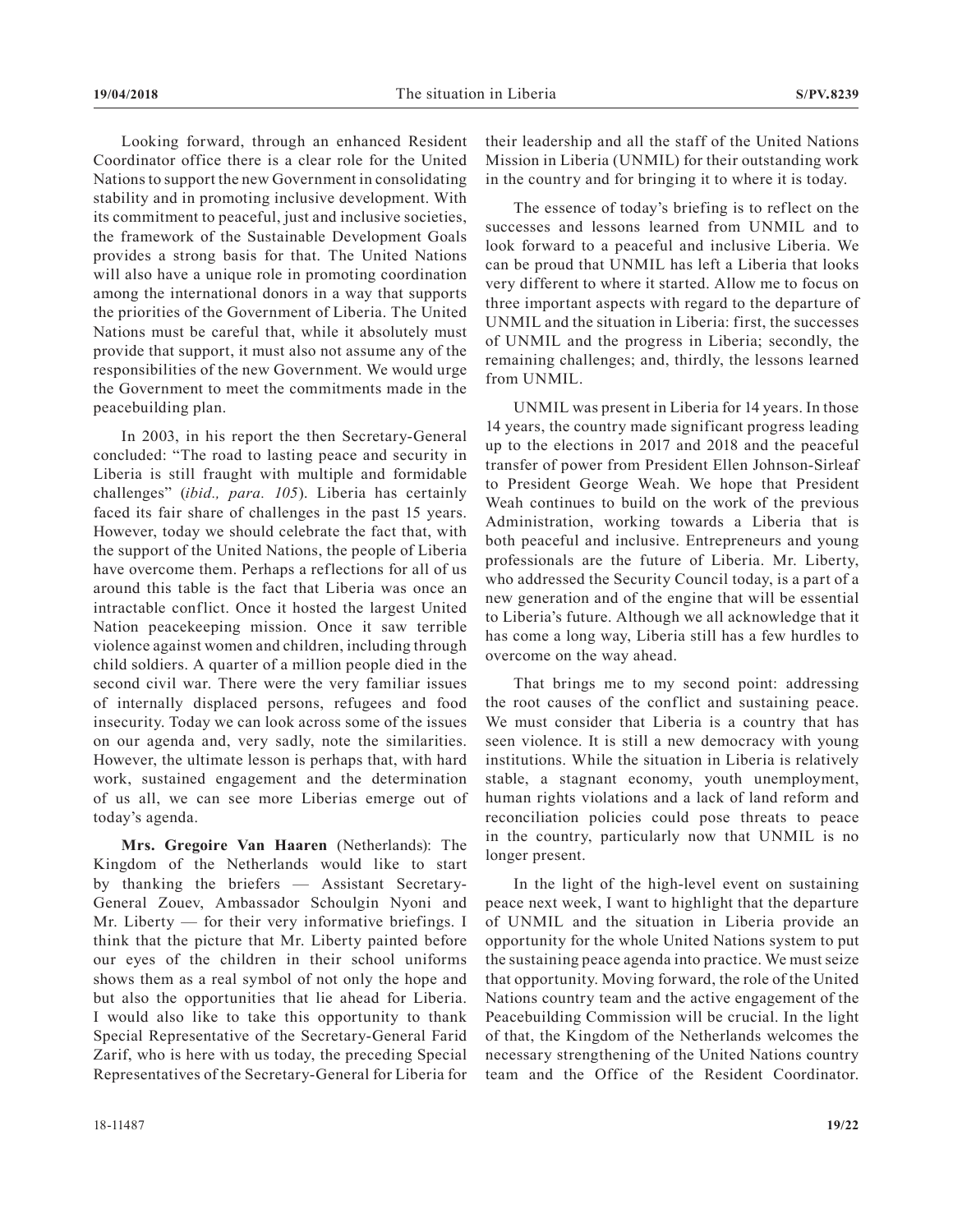Those offices will be crucial to guaranteeing the active engagement of the United Nations in protecting human rights, ensuring the full and meaningful participation of women and girls, addressing the root causes of the initial conflict and building strong institutions to sustain peace in Liberia.

Moving on to my third point, the lessons learned from UNMIL and the importance of building on those lessons when considering exit strategies in other contexts are essential. The Liberia peacebuilding plan is the first of its kind requested by the Security Council. We consider such longer-term planning crucial when looking at exit strategies. The Liberia peacebuilding plan provides a solid basis for a common vision and direction for the country, which in turn makes it easier to determine the priorities of a United Nations country team. In addition to the preparation of a peacebuilding plan, we also learned that we must carefully time the exit of peacekeeping and special political missions.

Lastly, in the case of Liberia, we learned more with regard to the important interlinkage between peacekeeping and peacebuilding. One cannot occur without the other. We have to ensure that the host country's Government has the capacity and the authority to support both the peacekeeping and the peacebuilding process. And, as I said, it is important to reflect upon the lessons learned. In that light, we welcome today's presidential statement (S/PRST/2018/8), and would also welcome a broader report on the lessons learned in that regard.

Today will hopefully be the last time that we discuss the situation in Liberia on the agenda of the Council in this context. In conclusion, I would like to stress the importance of the good offices role of the United Nations Office for West Africa and the Sahel in Liberia and the role of a strengthened country team in Liberia in view of the sustaining peace agenda.

Additionally, I would like to highlight once again that the Liberian Government can count on the continued engagement of the Peacebuilding Commission countryspecific configuration for Liberia as a tool to support the transition from UNMIL to a United Nations country team and beyond.

Let me reiterate our thanks to Special Representative Zarif, UNMIL and the United Nations country team for their great effort and leadership. I would also like to reiterate our support to the Government of Liberia along its path towards a peaceful and inclusive Liberia

that offers plenty of opportunities for its people, in particular the children in their school uniforms that Mr. Liberty spoke about.

**The President** (*spoke in Spanish*): I shall now make a statement in my national capacity.

First of all, we would like to thank Assistant Secretary-General Alexander Zouev, Ambassador Irina Schoulgin Nyoni, and Mr. Chid Liberty for their valuable briefings.

After 14 years of civil war, today Liberia stands as an example of peacebuilding. Peru salutes the people and the authorities of that country for such an important achievement. We also emphasize the importance of the backing and support of the international community, the Peacebuilding Commission and such regional and subregional organizations as the African Union and the Economic Community of West African States. Liberia is also an example of how a United Nations mission can support a country's efforts to achieve sustainable peace. In welcoming the successful closure of the United Nations Mission in Liberia (UNMIL) after 15 years on the ground, we would like to highlight the work carried out by all of its personnel under the leadership of Mr. Farid Zarfif, Special Representative of the Secretary-General for Liberia.

Peru expresses its satisfaction at having been able to contribute to the consolidation of peace in Liberia. Since UNMIL's inception and for 10 years, we have had military personnel deployed in the field, supporting the Liberian efforts. In order to meet the challenges that the construction of sustainable peace presents in this new phase of the Liberian process, we would like to underline the importance of continuing to advance in the following three areas.

The first is national reconciliation. We consider it important to accelerate the implementation of the peacebuilding plan. We encourage the authorities to adopt a legal framework that promotes reconciliation and inclusion. We emphasize that the participation of women and youth is key to building sustainable peace.

The second area is human rights. We are concerned by persistent human rights violations, mainly against women and children. We therefore welcome the establishment in Liberia of an Office of the United Nations High Commissioner for Human Rights, which we are confident will help to reverse that situation.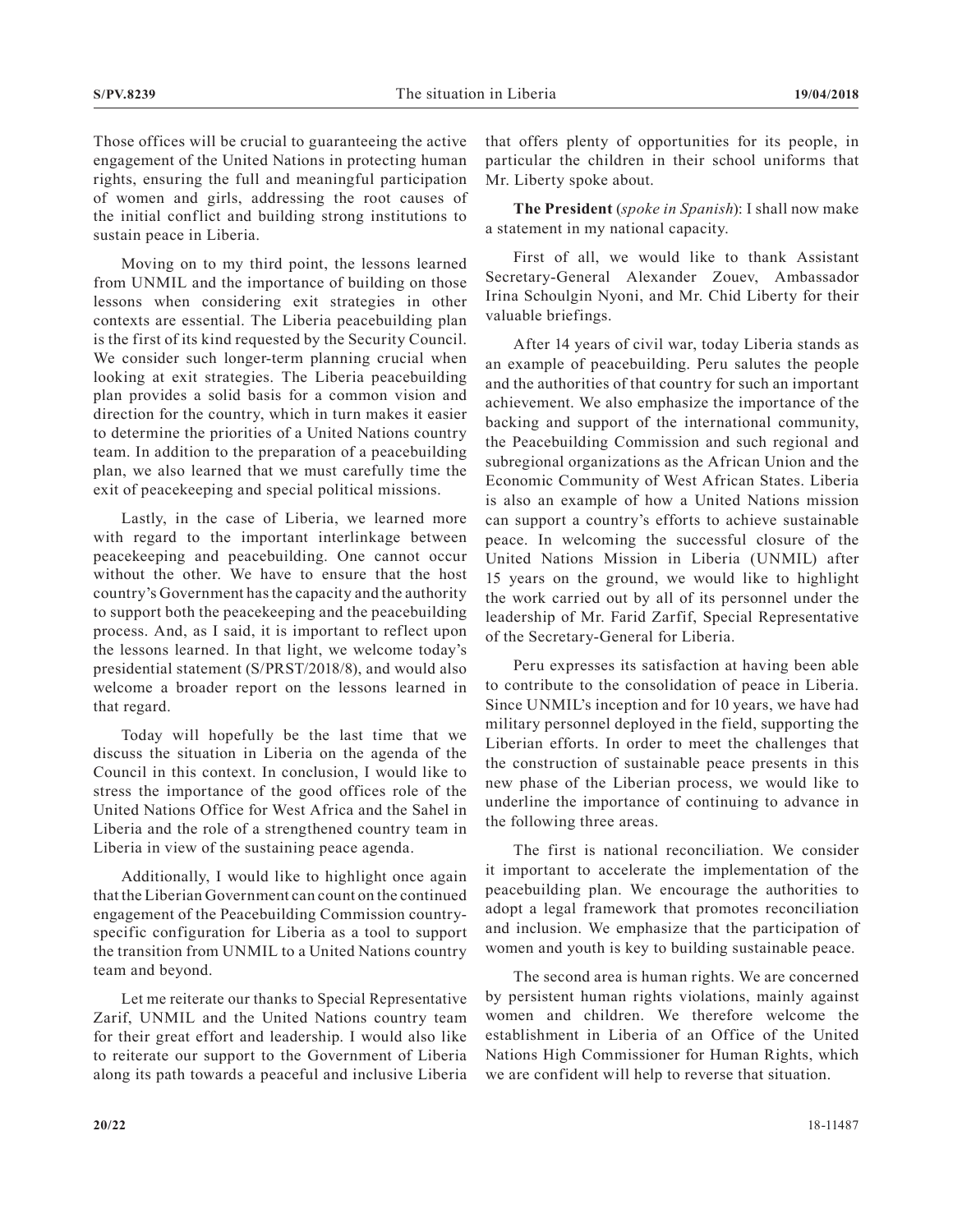The third area is institutional reform. We consider it important to continue working on the construction of democratic institutions, increase social cohesion, guarantee access to justice, strengthen respect for human rights, expand the presence of the State throughout the territory and promote the development of the country. In that regard, we welcome the pro-poor agenda that the current Government of Liberia has designed within the framework of the peacebuilding plan and the Sustainable Development Goals of the 2030 Agenda. We also welcome the programmes for Liberian youth promoted by the United Nations Development Programme.

In conclusion, we would like to recall that Liberia is the first African country in which a woman was elected president. We encourage that the example of Mrs. Ellen Johnson-Sirleaf be followed in the region and in the world, and that women assume leading roles in the public life of their countries and communities. We also want to welcome the commitment expressed by the Government of President George Weah to continue working in favour of peace and development in his country, with a special emphasis on the fight against poverty.

We are convinced that the United Nations country team, together with regional organizations and other international partners, will continue to support Liberia's efforts to strengthen its democratic institutional framework and promote national reconciliation, sustainable development and human rights.

I now resume my functions as President of the Council.

I give the floor to the representative of Liberia.

**Mr. Davies** (Liberia): We have certainly heard great remarks today, including the briefing from the Assistant Secretary-General for Rule of Law and Security Institutions, Mr. Alexander Zouev.

May I join others and register our regrets for the sudden death of the Permanent Representative of Côte D'Ivoire. This has certainly dealt a huge blow to us all.

I would like to reaffirm the words of Ambassador Schoulgin Nyoni, and emphasize that today is not only a historic moment marking the final Security Council meeting on Liberia and the United Nations Mission in Liberia (UNMIL), but also a moment of pride and joy for Liberians, particularly considering from where we

have come, where we are and where we are headed as a nation.

It has been approximately eight years since the Government of Liberia requested the Secretary-General in May 2010 to place Liberia on the agenda of the Peacebuilding Commission. That request received a positive response from the President of the Security Council on 19 July of the same year, and today we are closing this chapter in a way. To whom can we be grateful for all the gains we have made over the years? I would start by thanking God Almighty, and the international community as a whole. Particularly, we would like to express our gratitude to the Economic Community of West African States, the African Union, the European Union and, of course, all the organs of the United Nations, as well as the Peacebuilding Commission. We also want to highlight the support received from philanthropic individuals and organizations. They all matter to us. To the people of Liberia, especially our mothers and sisters, and to UNMIL we pay special tribute, including Mr. Farid Zarif and his team. We are grateful. Their resilience has been a beacon of hope. Without their fortitude, we would not have made this far.

Do we close the chapter today without challenges? My response to that question is an emphatic no. Challenges still loom: decentralization, land ownership and disputes, corruption, violence against women and girls, a struggling economy and poor infrastructure, among others. We can assure the Council that those issues will remain front and centre for the current Administration. Yet for us to successfully surmount those challenges, Liberia will need continued and unflinching support, not just from the traditional donors but from everyone.

Meanwhile, we would like to seize this moment to assure all present of our renewed commitment to uphold the rule of law, in particular free speech — which is currently being enjoyed as before — and good governance, among others. We have no doubt that the national development plan, the Strategic Road Map for National Healing, Peacebuilding and Reconciliation, the peacebuilding plan, the Multi-Partner Trust Fund and the pro-poor agenda are invaluable and critical instruments to ensure that Liberia remains on the right trajectory, significantly in terms of peace sustenance and development. Additionally, we will continue to build on the positives of past leaderships and will guarantee that no Liberian is left behind.